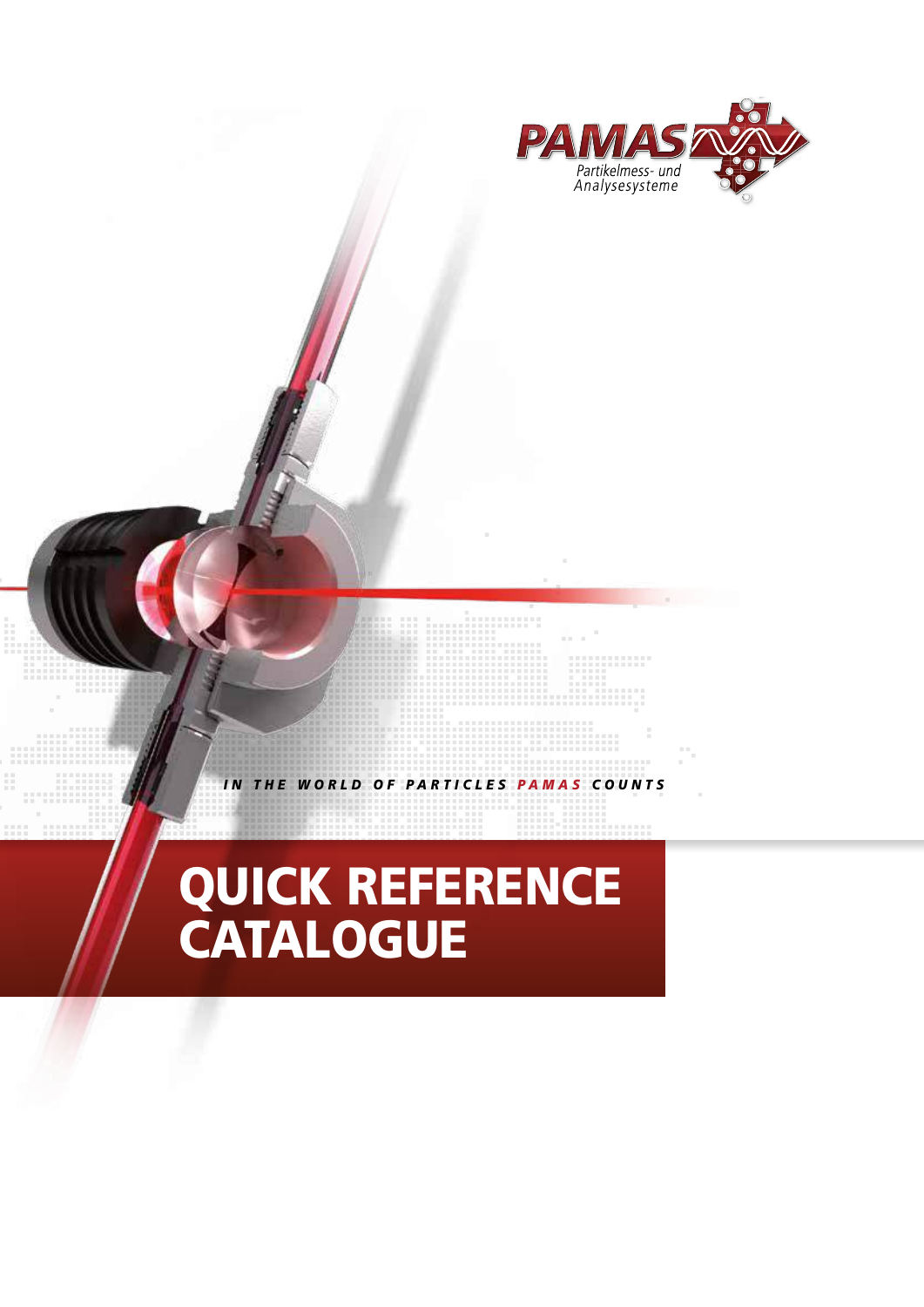$\sim 100$ 

 $\alpha$ 

 $\sim 10^{-11}$ 

199999-00000



### Table of Contents

..........

### PAMAS particle counters

| <b>Portable particle counters</b> |  |
|-----------------------------------|--|

### Laboratory particle counters

| PAMAS SBSS WG - Laboratory particle counter for Water-Glycol 13         |
|-------------------------------------------------------------------------|
| PAMAS SBSS Small Volume version -                                       |
| Laboratory instrument for small volumes of higher viscosity samples  14 |
| PAMAS SVSS - Laboratory instrument for low viscous fluids 15            |
|                                                                         |
|                                                                         |
| PAMAS FastPatch 2 GO - Advanced automatic microscope system 18          |

### Online particle counters

| PAMAS S50DP – Online particle counter with integrated dilution system21 |  |
|-------------------------------------------------------------------------|--|
|                                                                         |  |
| PAMAS OLS4031 – Online particle counter with 32 size channels 23        |  |
|                                                                         |  |
|                                                                         |  |
|                                                                         |  |
|                                                                         |  |

### PAMAS particle sensors

### PAMAS software

| PAMAS CMDM - Condition Monitoring Data Management30       |  |
|-----------------------------------------------------------|--|
|                                                           |  |
|                                                           |  |
|                                                           |  |
| PAMAS PMA – Particle Measurement and Analysing software32 |  |
|                                                           |  |
| Compatibility of PAMAS instruments and software tools33   |  |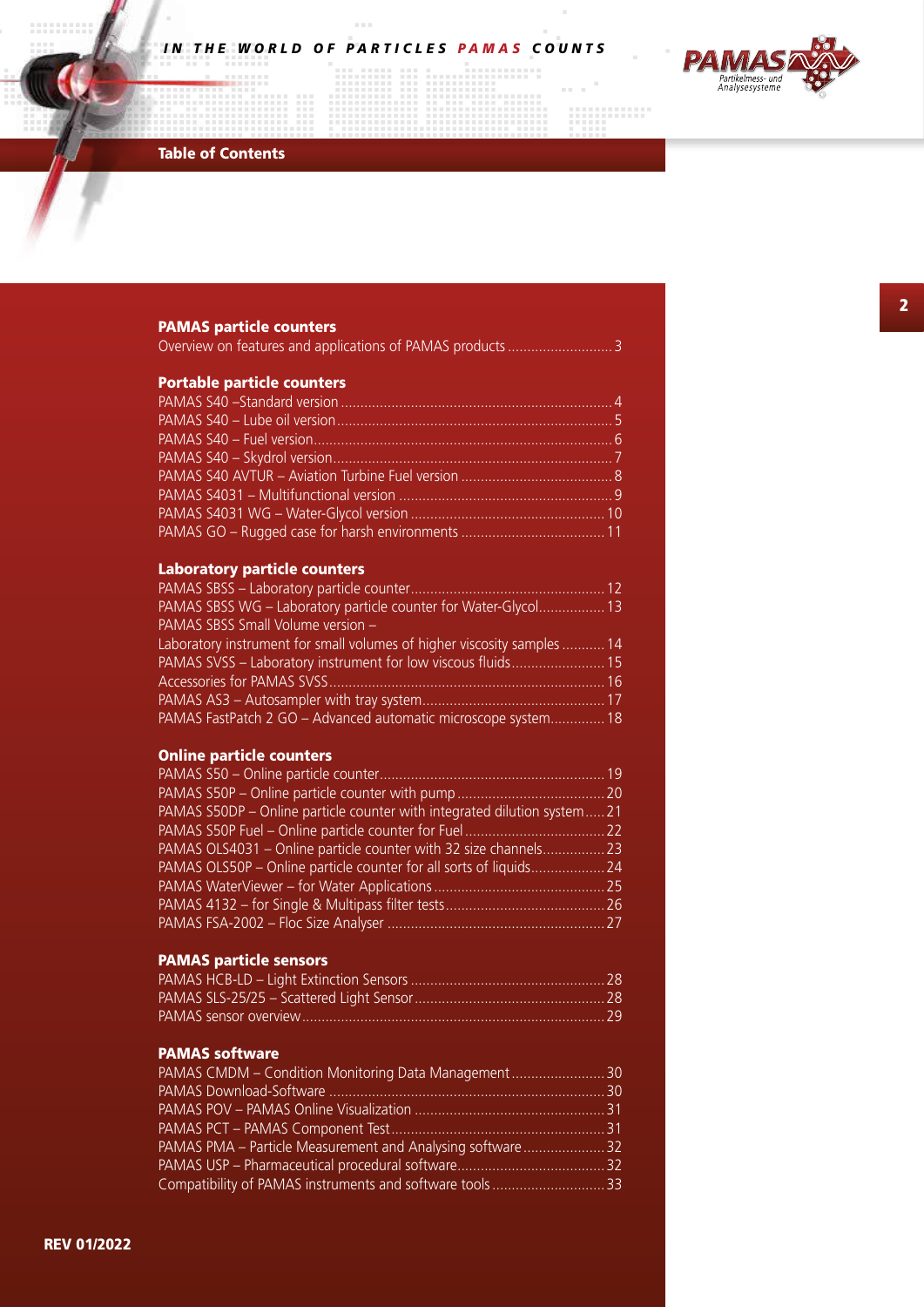. . . . . . . . . .

8. . . . . . .

r.

00000000000

.........



Overview on features and applications of PAMAS products



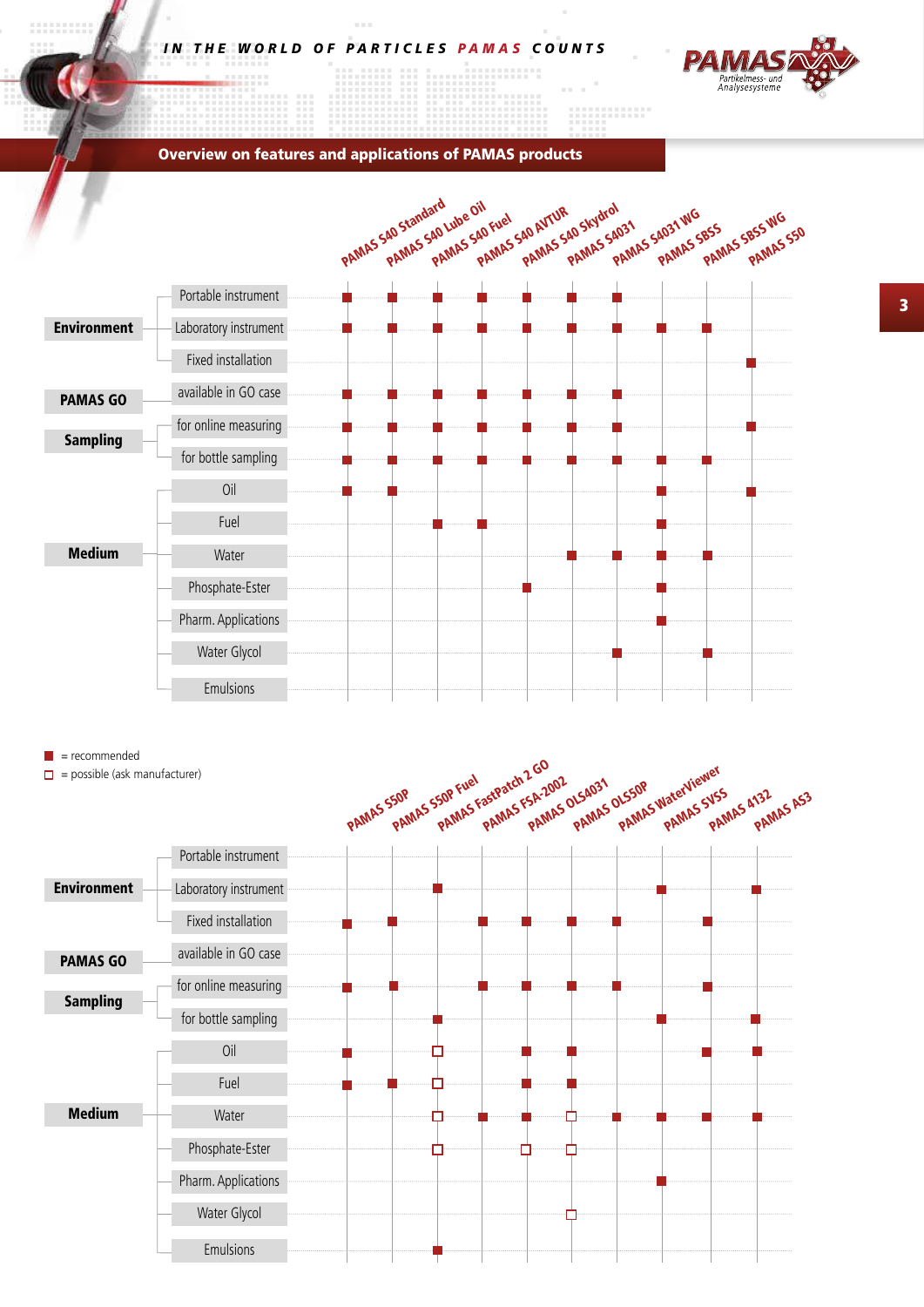

Portable particle counters



### PAMAS S40 Standard version

#### Application:

Portable particle counter for oil based liquids, like hydraulic oil, gearbox oil, motor oil, lubrication oil, etc.; handles batch and online measurements.

--------

#### Sample input:

 Low pressure: 0 to 6 bar - batch and online mode High pressure: 3 to 420 bar - online mode

#### Viscosity at 22° C:

Up to 200 cSt; pressurised up to 350 cSt

### Sensor specifications:

Particle sensor: PAMAS HCB-LD-50/50 Maximum concentration: 24.000 particles per ml at 7.8 % coincidence

#### Calibration:

- Standard calibration as per ISO 11171: size range 4  $\mu$ m(c) to 70  $\mu$ m(c)
- 8 size channels: 4, 6, 10, 14, 21, 25, 38 and 70 µm(c) according to the cleanliness standards SAE AS 4059 and ISO 4406:1999
- Optional calibration as per ISO 4402: size range 2 to 100 µm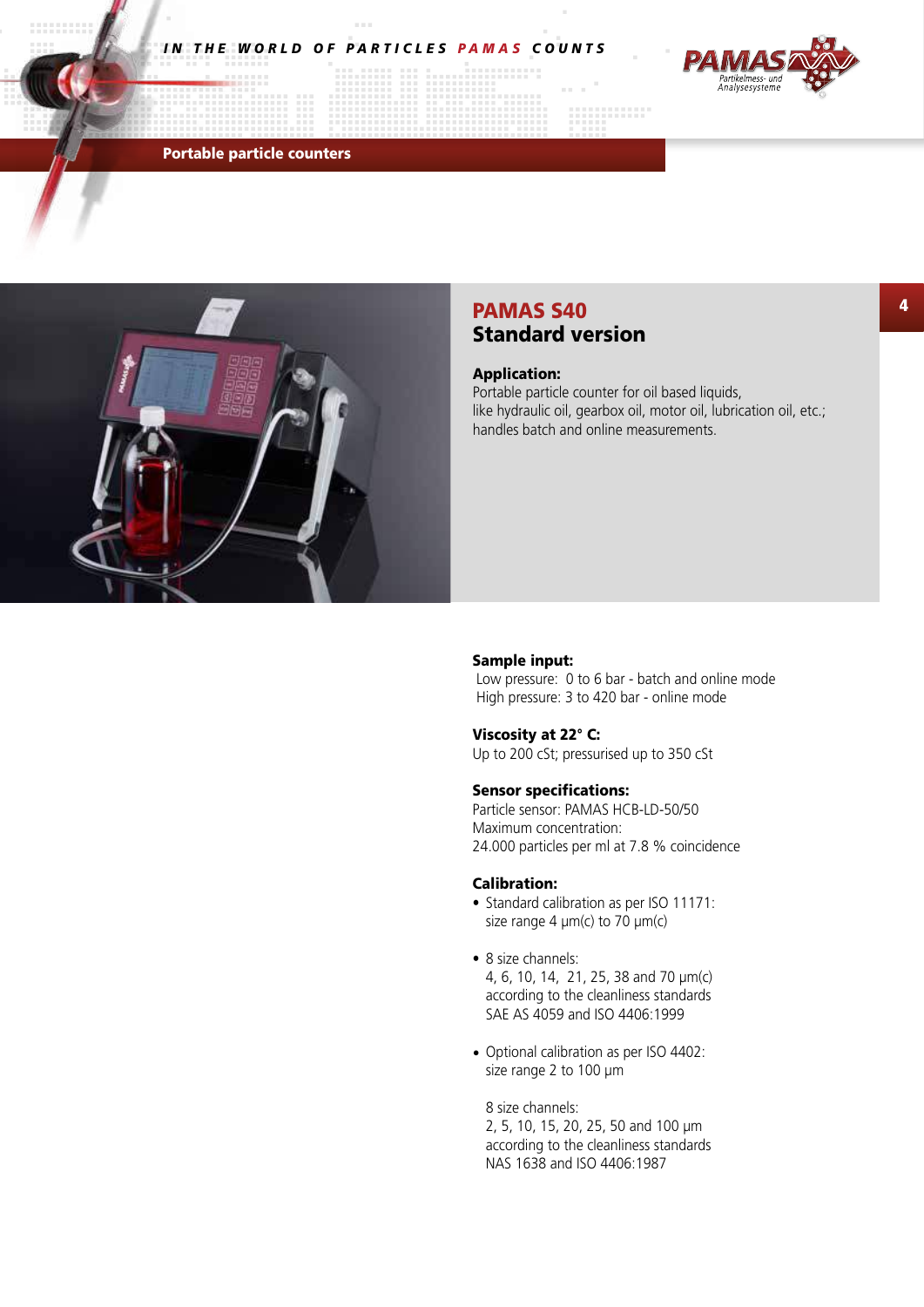

Portable particle counters



### PAMAS S40 Lube Lube oil version

Application: Portable particle counter for lubricating oil

Handles batch and low pressure online measurements.

--------

Sample input: 0 to 6 bar batch and online mode

Viscosity at 22° C: up to 1000 cSt

### Sensor specifications:

Particle sensor: PAMAS HCB-LD-50/50 Maximum concentration: 24.000 particles per ml at 7.8 % coincidence

### Calibration:

- Standard calibration as per ISO 11171: size range 4  $\mu$ m(c) to 70  $\mu$ m(c)
- 8 size channels: 4, 6, 10, 14, 21, 25, 38 and 70 µm(c) according to the cleanliness standards SAE AS 4059 and ISO 4406:1999
- Optional calibration as per ISO 4402: size range 2 to 100 µm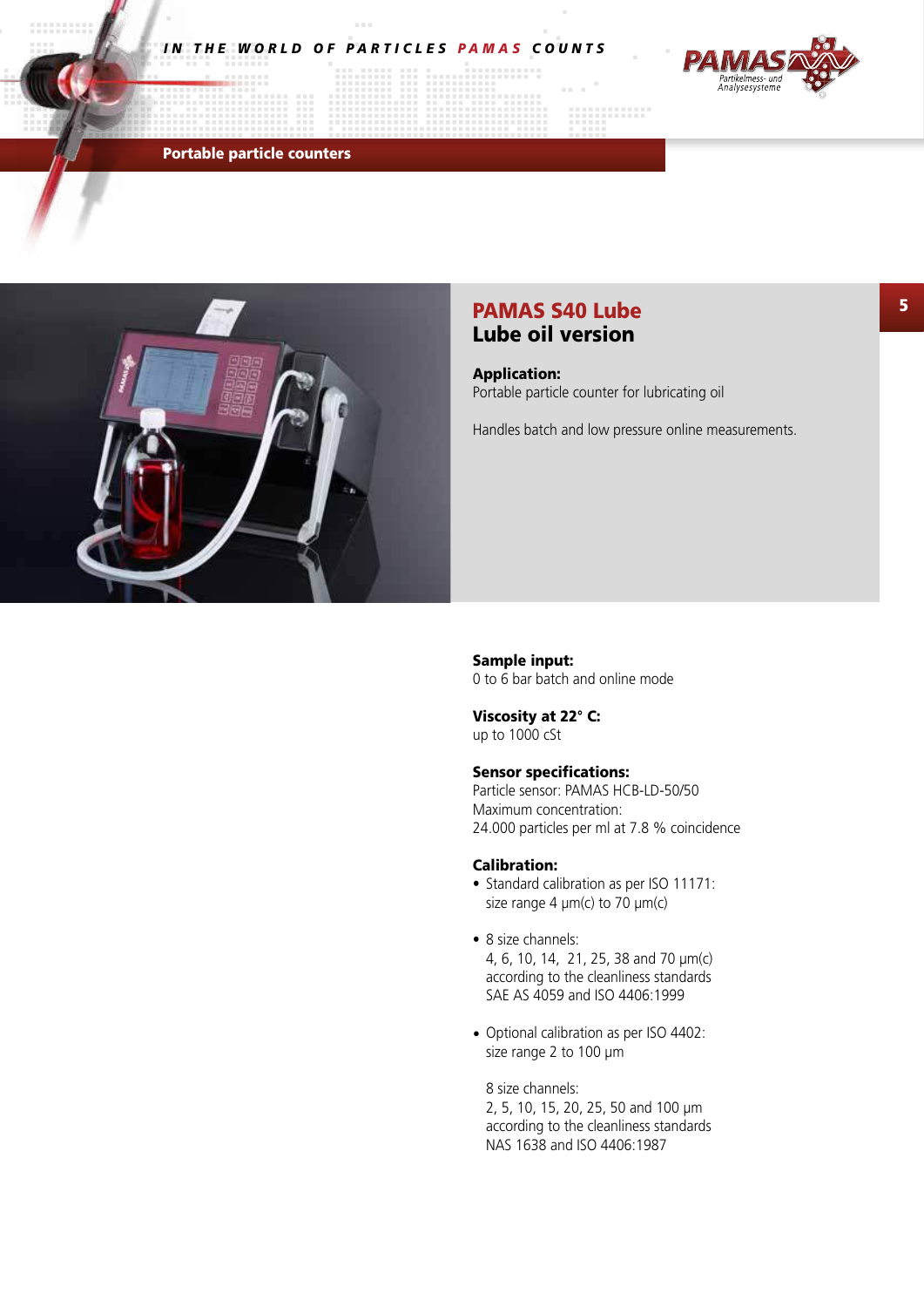

### Portable particle counters



### PAMAS S40 Fuel Fuel version

#### Application:

Portable particle counter for contamination control in low viscous liquids.

The particle counter is optimised for fuel analysis through structural alterations at the flow path.

. . . . . . . . .

### Sample inlet:

0 to 6 bar batch and online mode

#### Sensor specifications:

Particle sensor: PAMAS HCB-LD-50/50 Maximum concentration: 24.000 particles per ml at 7.8 % coincidence

#### Calibration:

- Standard calibration as per ISO 11171: size range 4 - 70 µm(c)
- 8 size channels: 4, 6, 10, 14, 21, 25, 38 and 70 µm(c); according to the cleanliness standards SAE AS 4059 and ISO 4406:1999
- Optional calibration as per ISO 4402: size range 2 to 100 µm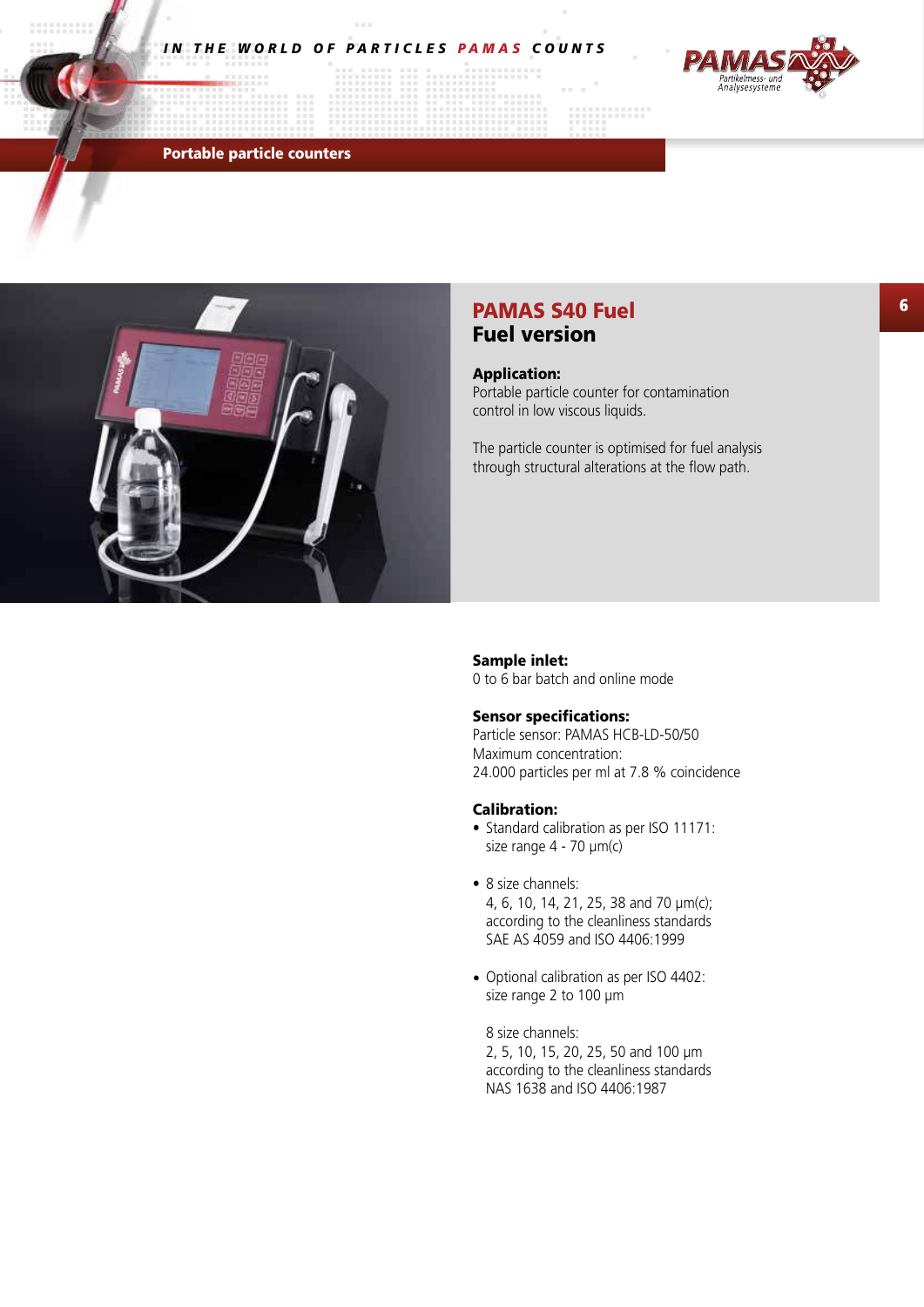

Portable particle counters



### PAMAS S40 Skydrol Phosphate-Ester version

. . . . . . . . . .

### Application:

Portable particle counter for phosphate ester based hydraulic liquids, mainly used in airplane hydraulic systems.

#### Sample input:

- Low pressure: 0 to 6 bar batch and online mode
- High pressure: 3 to 420 bar online mode

#### Sensor specifications:

Particle sensor: PAMAS HCB-LD-50/50 Maximum concentration: 24.000 particles per ml at 7.8 % coincidence

#### Calibration:

- Standard calibration as per ISO 11171: size range 4 to 70  $\mu$ m(c)
- 8 size channels: 4, 6, 10, 14, 21, 25, 38 and 70 µm(c); according to the cleanliness standards SAE AS 4059 and ISO 4406:1999
- Optional calibration as per ISO 4402: size range 2 to 100 µm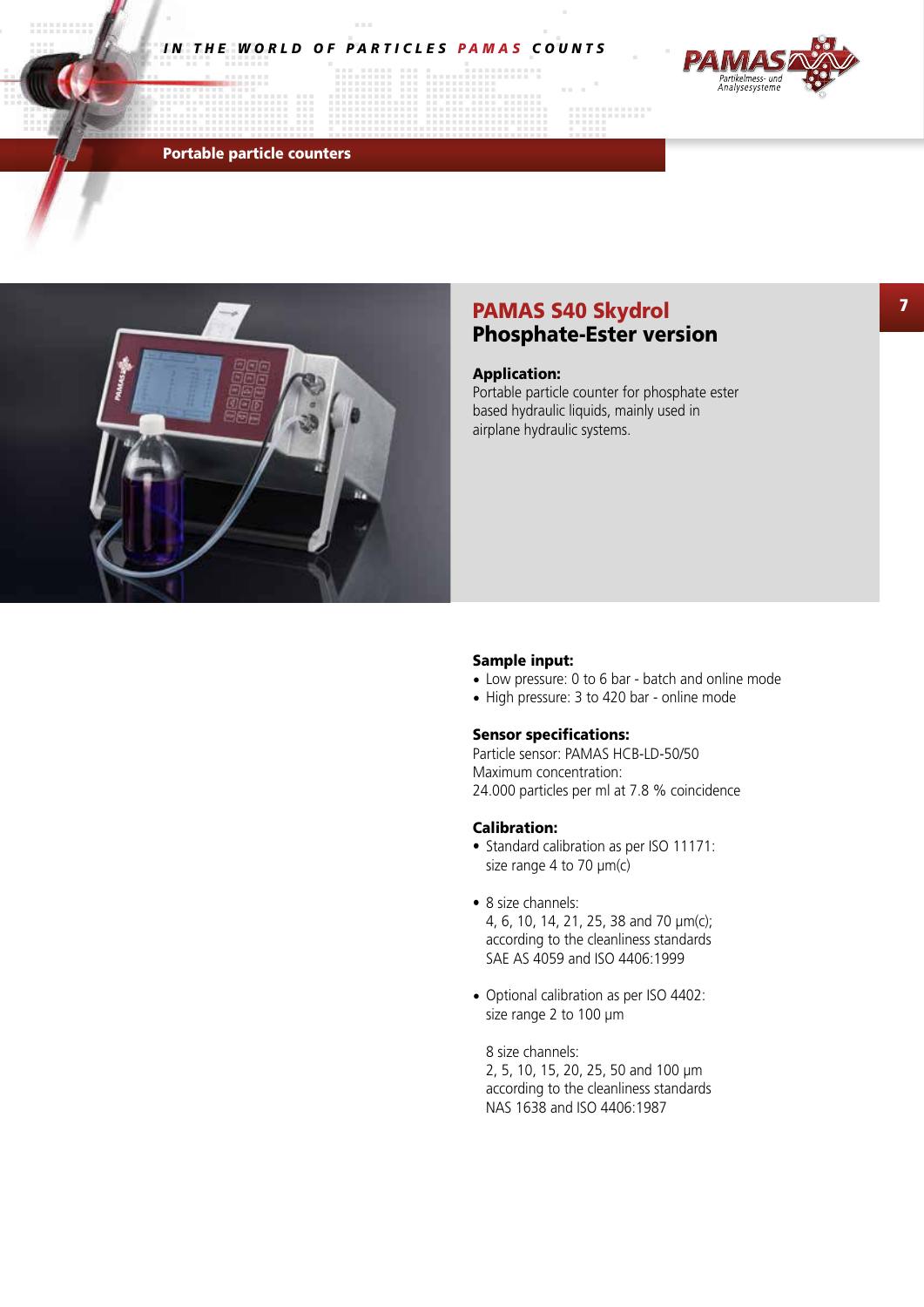

Portable particle counters



### PAMAS S40 AVTUR Aviation Turbine Fuel version

..........

### Application:

Portable multifunctional particle counting system for Aviation Turbine Fuel, Diesel, etc.

#### Ideal for:

- online measurements at pressureless systems or at live systems up to 6 bar
- offline measurements using sample bottles (laboratory mode)
- long-term analysis
- filter verification
- bypass filtration monitoring

### Technical Data:

- free adjustable size channels
- special AVTUR mode according to the standards EI-IP 577 and DEF STAN 91-91 (Edition 7)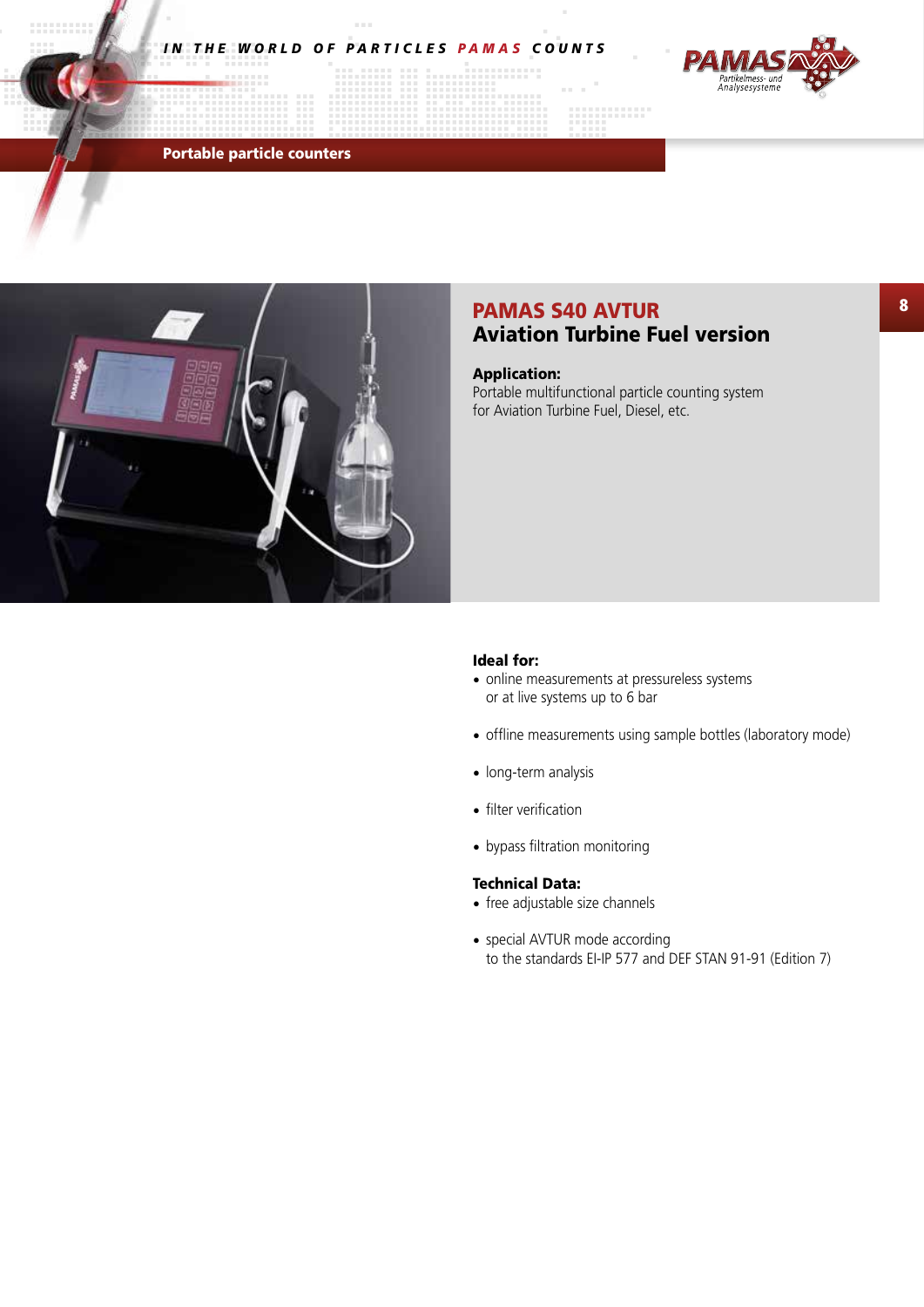

Portable particle counters



### PAMAS S4031 Multifunctional version

============

### Application:

Portable multifunctional particle counting system for water, organic and corrosive fluids (please confirm sample fluid before quoting).

### Sample inlet:

0 to 6 bar - batch and online mode

### Sensor specifications:

Particle sensor PAMAS HCB-LD-50/50 Maximum concentration: 24,000 particles per ml at 7.8% coincidence

### Calibration:

According to ISO 21501-3 Size range: 2 to 200 µm, 1 to 400 µm (option on request).

### Technical Data:

up to 32 free adjustable size channels.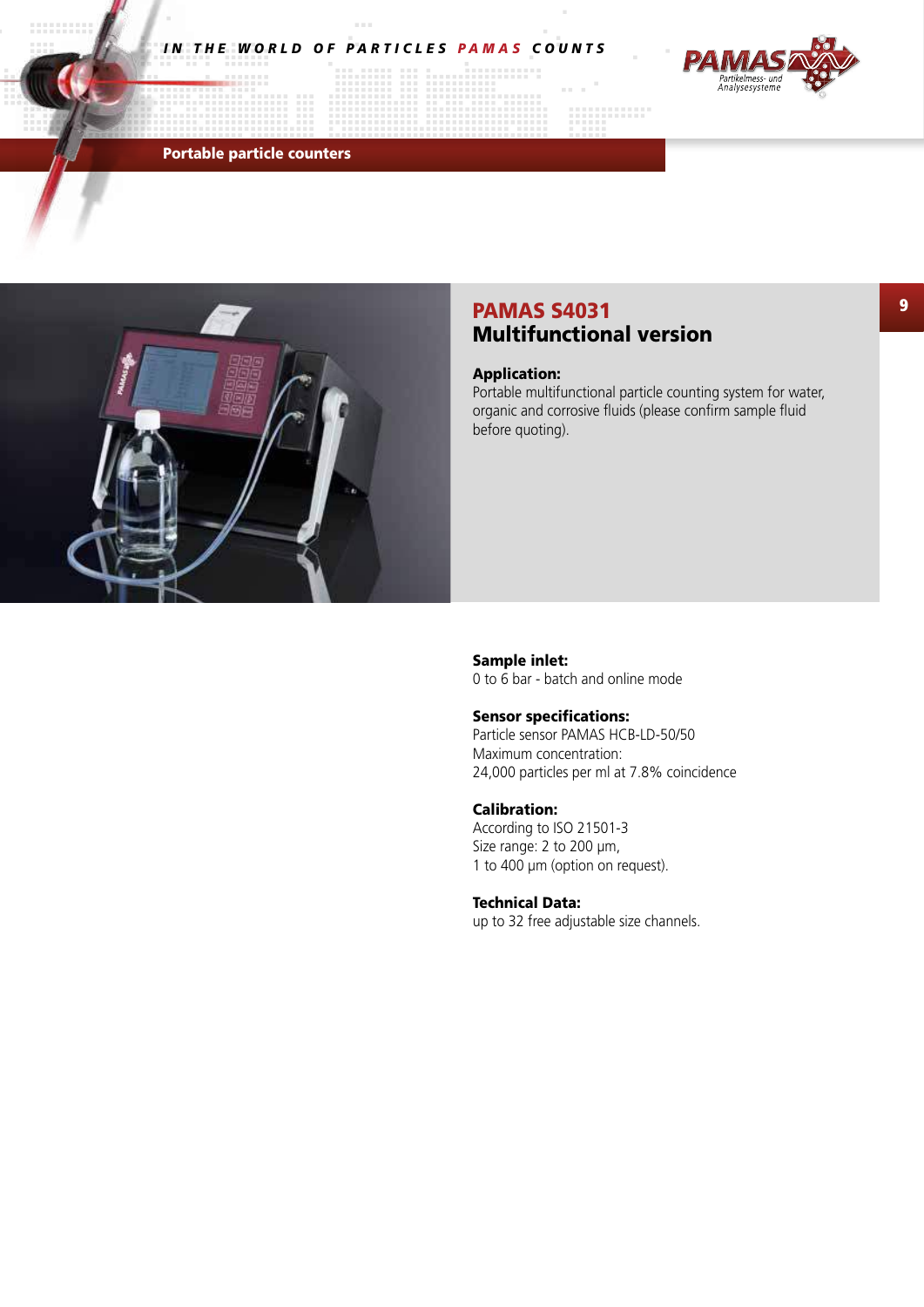

Portable particle counters



### PAMAS S4031 WG Water-Glycol version

.........

#### Application:

Portable particle counting system for water based liquids, mainly used for hydraulic systems in the offshore oil industry

#### Sample Input:

0 to 6 bar – batch and online mode

#### Sensor specifications:

Particle sensor PAMAS HCB-LD-50/50 Maximum concentration: 24,000 particles per ml at 7.8% coincidence

#### Calibration

- according to ISO 11171: size range 4 to 70  $\mu$ m(c)
- according to ISO 21501-3: size range 2 to 200 µm

#### Technical data:

up to 32 free adjustable size channels

Three different channels settings for Water-Glycol measurements are pre-set in the system:

- SAE AS 4059 A–F, 4 to 70  $\mu$ m(c):  $> 4, > 6, > 14, > 21, > 38, > 70 \mu m(c)$
- SAE AS 4059 B–F, 6 to 70 µm(c):  $> 6, > 14, > 21, > 38, > 70 \mu m(c)$
- NAS 1638 / 5 to 100 µm:  $-$ > 5, > 15, > 25, > 50, > 100 µm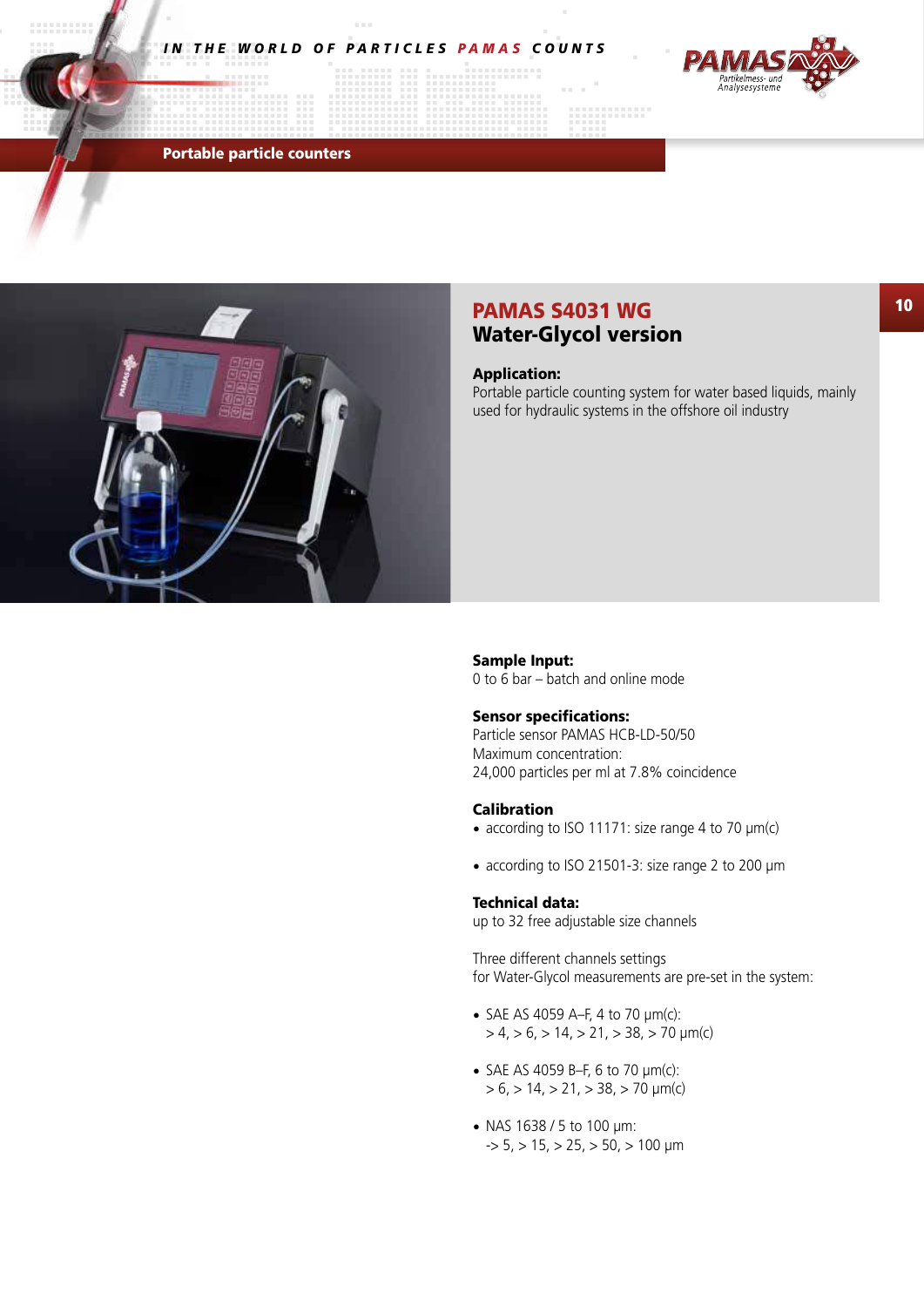

### Portable particle counters



### PAMAS GO Rugged case for harsh environments

..........

- PAMAS S40 GO / Standard
- PAMAS S40 GO / Lube
- PAMAS S40 GO / Fuel
- PAMAS S40 GO / Skydrol
- PAMAS S40 GO AVTUR / Aviation Turbine Fuel
- PAMAS S4031 GO
- PAMAS S4031 GO WG / Water-Glycol



### Carrying bag for particle counter in rugged case PAMAS GO

- black textile bag for safe and easy transportation
- designed for the rugged case PAMAS GO: the case perfectly fits into the carrying bag.
- equipped with 3 handy side pockets for documents or additional material
- size: 400 x 210 x 210 mm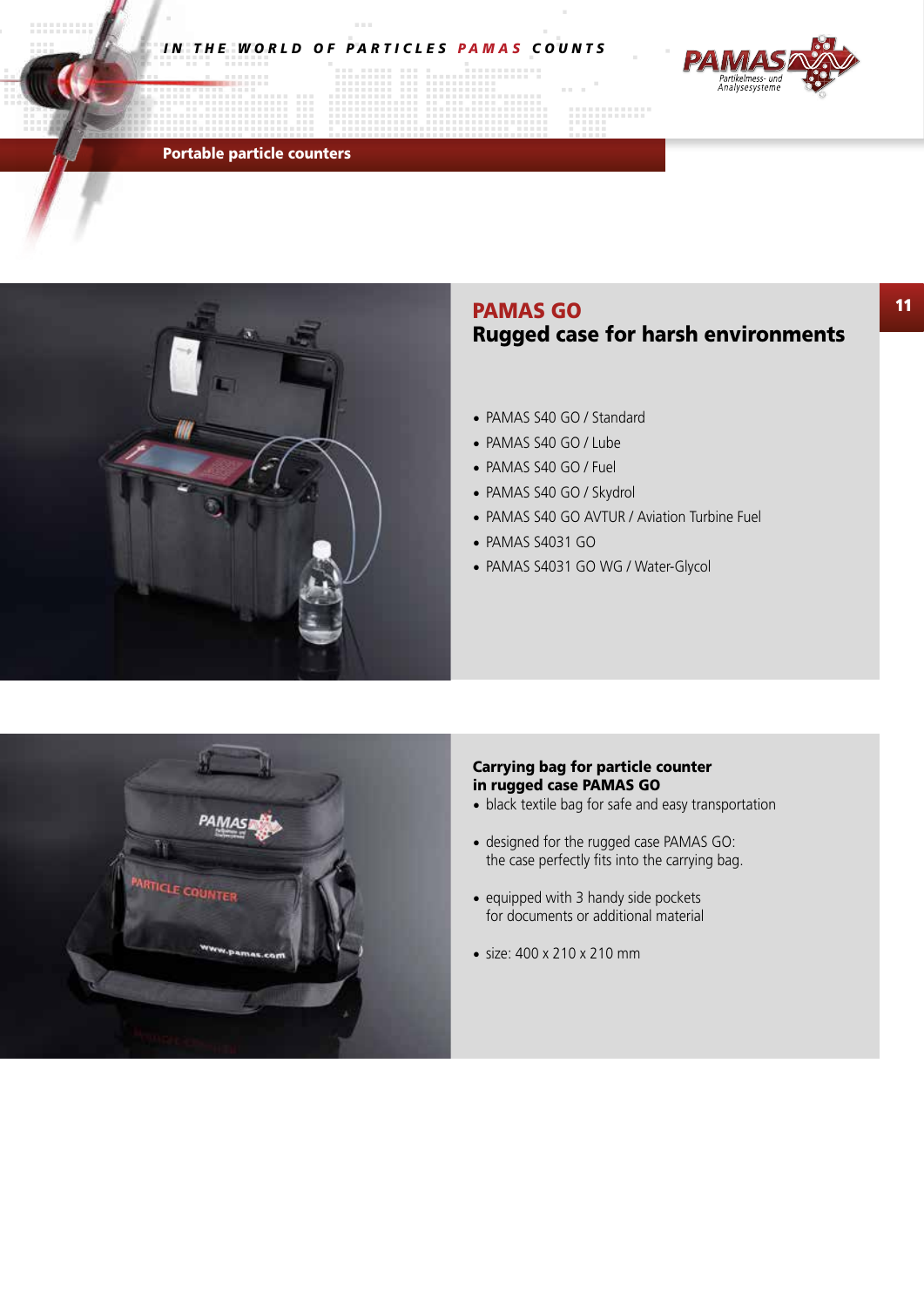

Laboratory particle counters



### PAMAS SBSS Standard version

#### Application:

Laboratory particle counter for high viscosity liquids. Usable for laboratory measurements and as reference system in oil laboratories. Integrated vacuum and pressure facilities. Programmable for bottle sampling to a minimum of handling (as stand alone system or controlled by PAMAS PMA software).

11111111

The PAMAS SBSS system is used for hydraulic oils, insulation and turbine oils, organic fluids or solvents. With the software PAMAS USP, the system may be also used to analyse pharmaceutical fluids of higher viscosity according to international pharmacopoeia.

Viscosity at 22° C: up to 1600 cSt

#### Sensor specifications:

Particle sensor PAMAS HCB-LD-50/50 Maximum concentration: 24,000 particles per ml at 7.8% coincidence

#### Calibration:

- according to ISO 11171: Size range 4 to 70  $\mu$ m(c)
- according to ISO 21501-3: Size range 1 to 200 µm

#### Size of sample bottle:

- maximum diameter: 7 cm
- maximum height: 18 cm

#### Software:

PAMAS PMA (Particle Measuring and Analysing Software) or PAMAS USP (Pharmaceutical Procedural Software)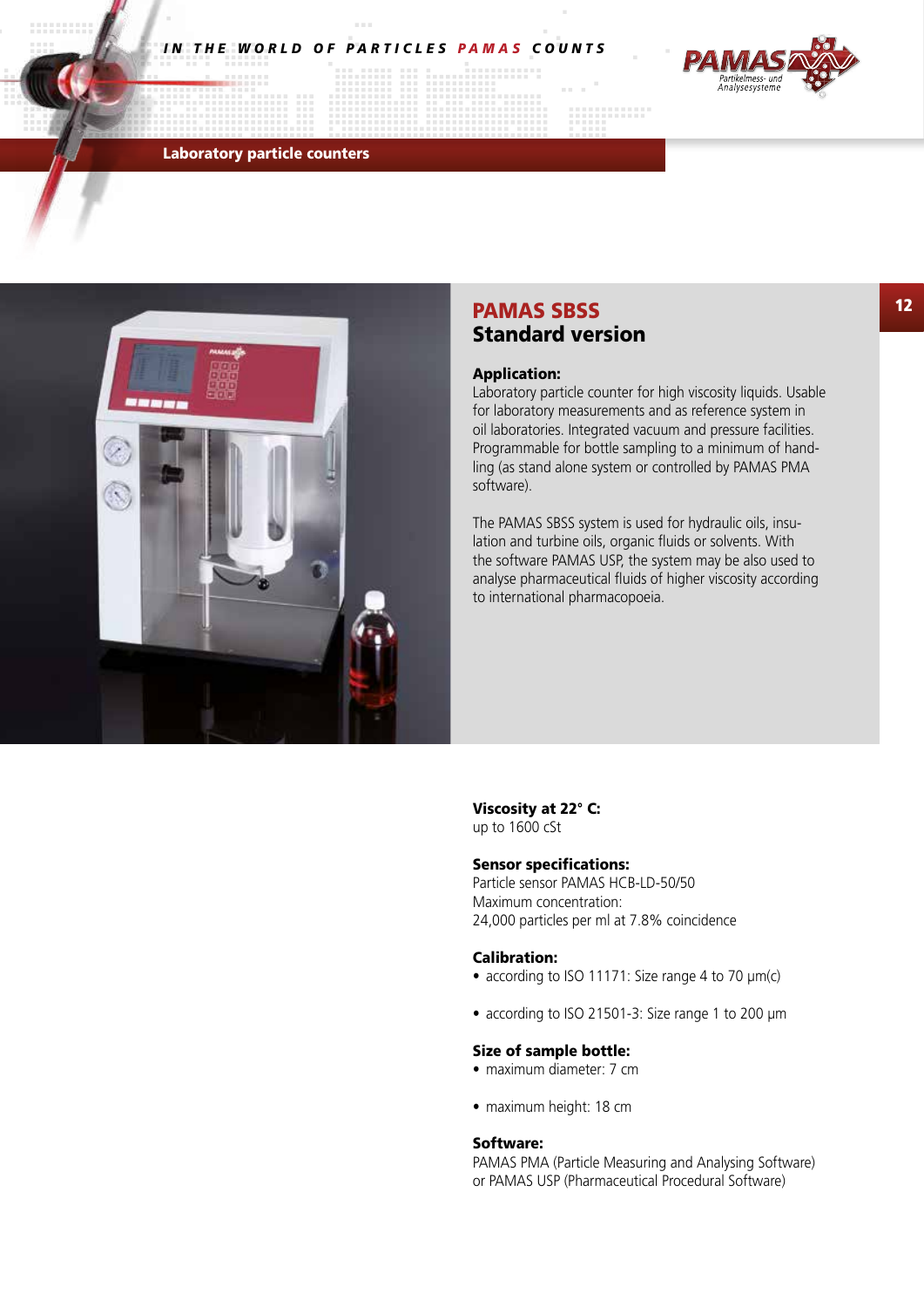

Laboratory particle counters



### PAMAS SBSS WG for Water-Glycol

Laboratory particle counter for the measurement of water/glycol samples in the offshore oil and gas industry.

--------

Integrated vacuum and pressure devices. Programmable for bottle sampling to a minimum of handling.

### Applications:

- Water/Glycol hydraulic fluids
- Subsea Christmas tree, used in wellhead assemblies
- Hydraulic Power Units
- Hydraulic Accumulators
- Subsea umbilicals
- Hydraulic valves and control systems

### Viscosity at 22° C: up to 1600 cSt

#### Sensor specifications:

Particle sensor PAMAS HCB-LD-50/50 Maximum concentration: 24,000 particles per ml at 7.8% coincidence

#### Calibration:

- according to ISO 11171: Size range 4 to 70 µm(c)
- according to ISO 21501-3: Size range 1 to 200 µm

#### Size of sample bottle:

- maximum diameter: 7 cm
- maximum height: 18 cm

#### Software:

PAMAS PMA (Particle Measuring and Analysing Software)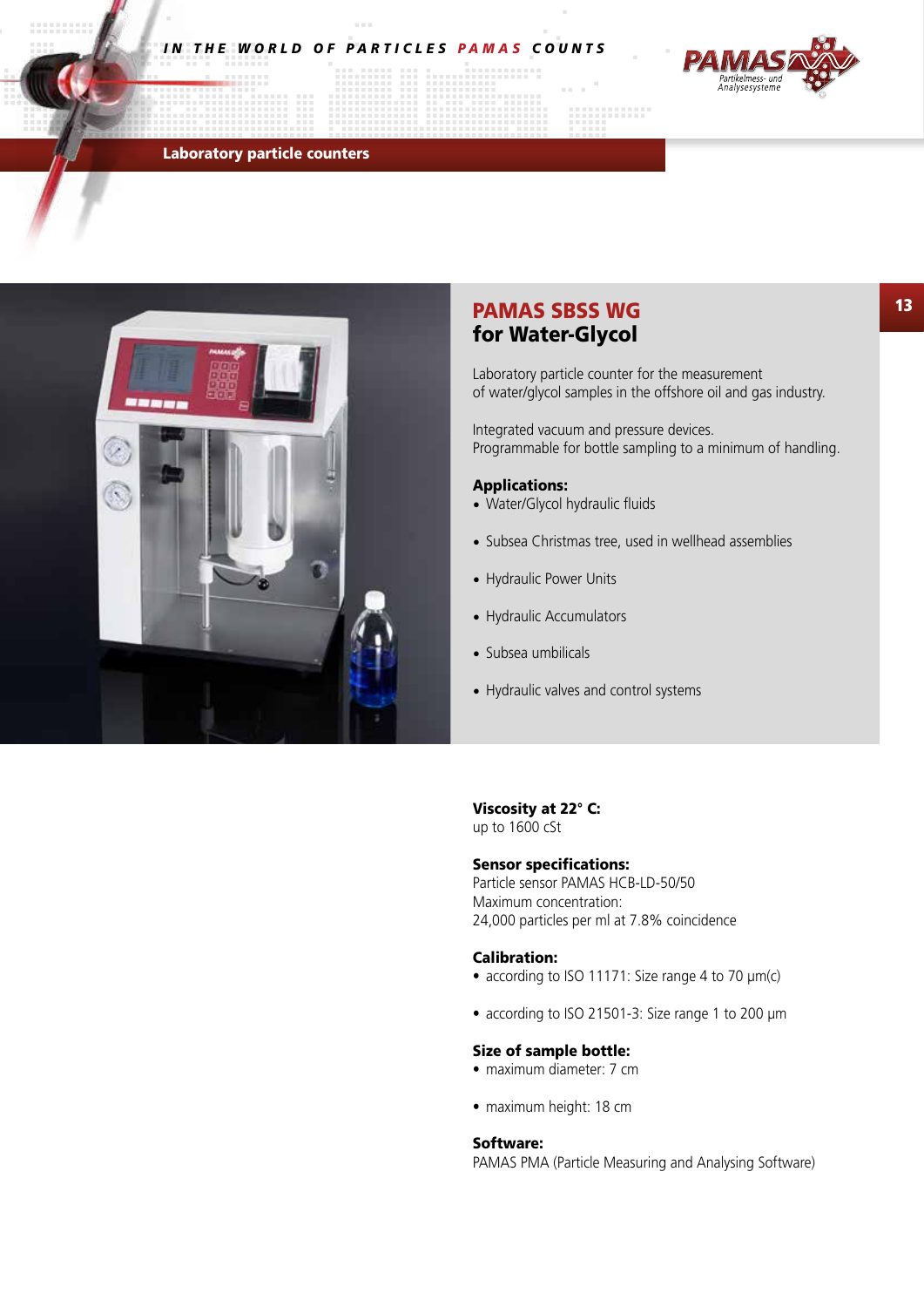

Laboratory particle counters



### PAMAS SBSS Small Volume version for small volumes of higher viscosity samples

11111111

#### Applications:

The PAMAS SBSS can be equipped with a smaller pressure container: With the help of this new feature, the instrument is able to analyse under pressure also smaller volumes of higher viscosity samples.

The PAMAS SBSS laboratory instrument offers full flexibility, as almost all measuring parameters can be set by the user and adapted to the specific application.

With these new options available, the pharmaceutical industry, in particular, will take great benefit of the small pressure container, allowing them to degas and analyse under pressure higher viscosity liquids in small volume containers down to 1.5 millilitre.

Viscosity at 22° C: up to 1000 cSt

### Sensor specifications:

Particle sensor PAMAS HCB-LD-50/50 Maximum concentration: 24,000 particles per ml at 7.8% coincidence

Calibration: according to ISO 21501-3: Size range 1 to 200 µm

Container volume: down to 1.5 ml

Software: PAMAS USP (for pharmaceutical applications)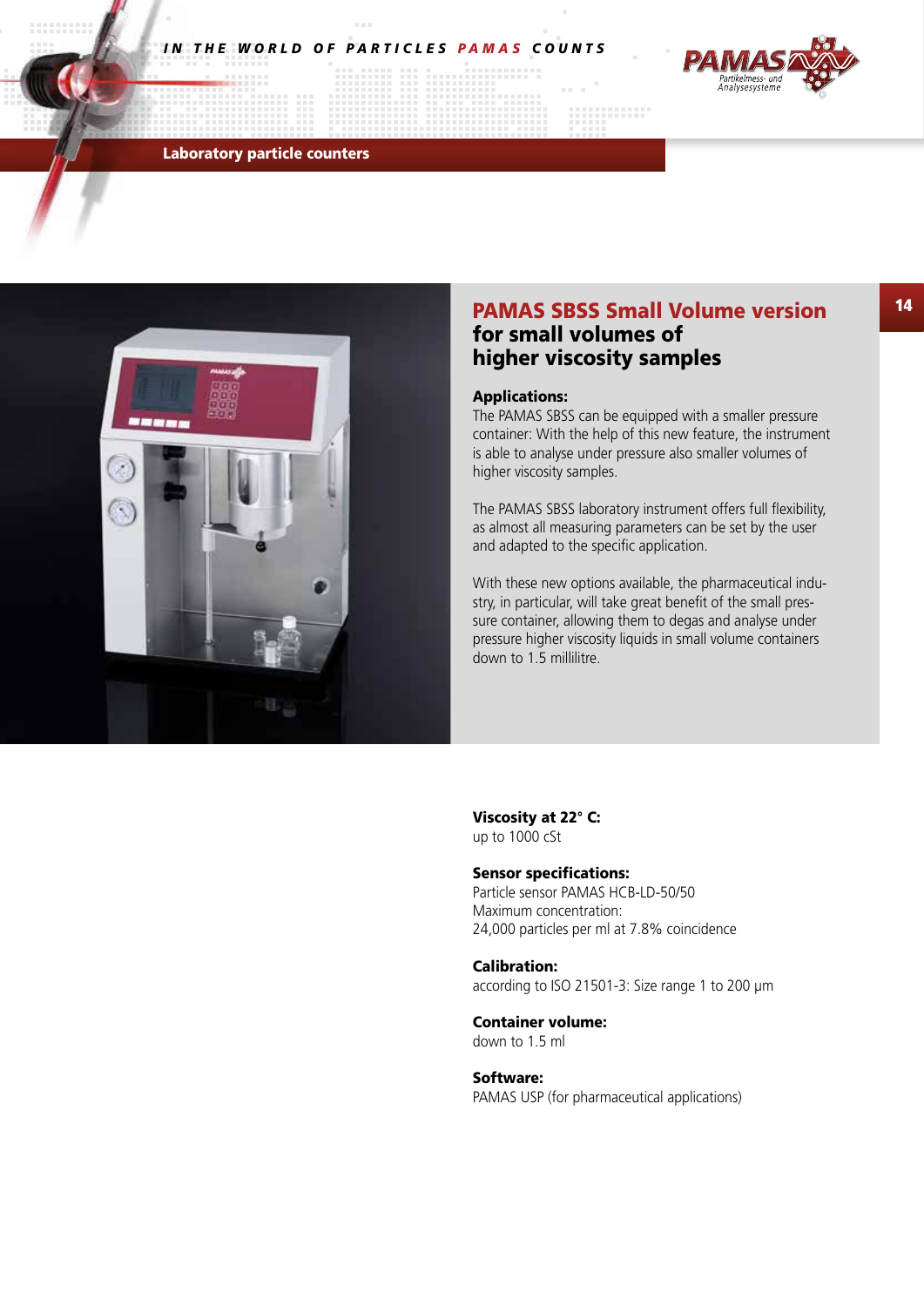

Laboratory particle counters



### PAMAS SVSS for low viscous fluids

#### Application:

Standard laboratory particle counter for pharmaceutical applications. Mainly used in quality control of parenterals, infusion solutions, intravenous fluids, ophthalmic solutions and clean fluids.

**STATISTICS** 

Together with the software PAMAS USP, PAMAS SVSS fulfils many national calibration standards for pharmaceutical applications, such as EP, USP, JP, KP, BP, IPC, etc. Possibility to create user specific standards.

### Viscosity at 22°C:

up to 15 cSt

### Sensor specifications:

available with various PAMAS particle sensors; the standard sensor PAMAS HCB-LD-50/50 has a maximum particle concentration of 24,000 P/ml at a coincidence quote of 7.8%

#### Calibration:

according to ISO 21501-3: Size range 1 to 200 µm

#### Sample volume:

- Container volume: 1 ml to 2000 ml
- Analysis volume: 100 µl to 1000 ml

#### Software:

PAMAS PMA (Particle Measuring and Analysing Software) or PAMAS USP (Pharmaceutical Procedural Software)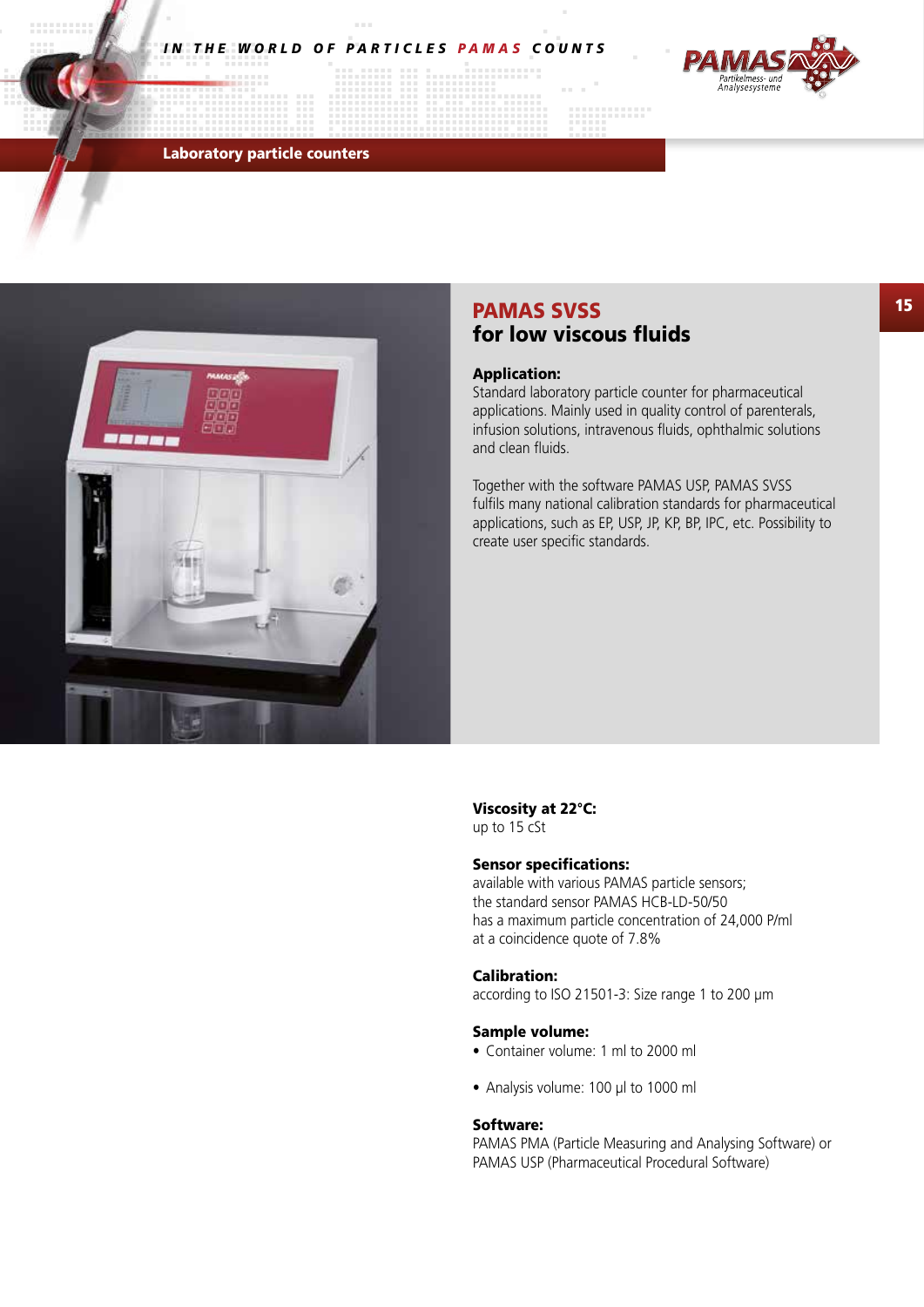

### Accessories for PAMAS SVSS



### Small Volume Kit for PAMAS SVSS

. . . . . . . . . .

- for small volumes of low viscosity samples, including infusion solutions, parenterals, pharmaceutical suspensions and intravenous or ophthalmic liquids
- for samples volumes down to 100 µl
- The Small Volume Kit includes a 1 ml syringe, a sensor connector and a probe for sampling down to 100 µl.



### Kit of infusion solutions accessories for PAMAS SVSS

- for the analysis of infusion solutions
- Direct measurement out of the liquid bag without filling the infusion solution into another container.
- The kit of infusion solution accessories includes a long tube, a "Luer Lock" connector, a needle and a hook to attach the sample bag.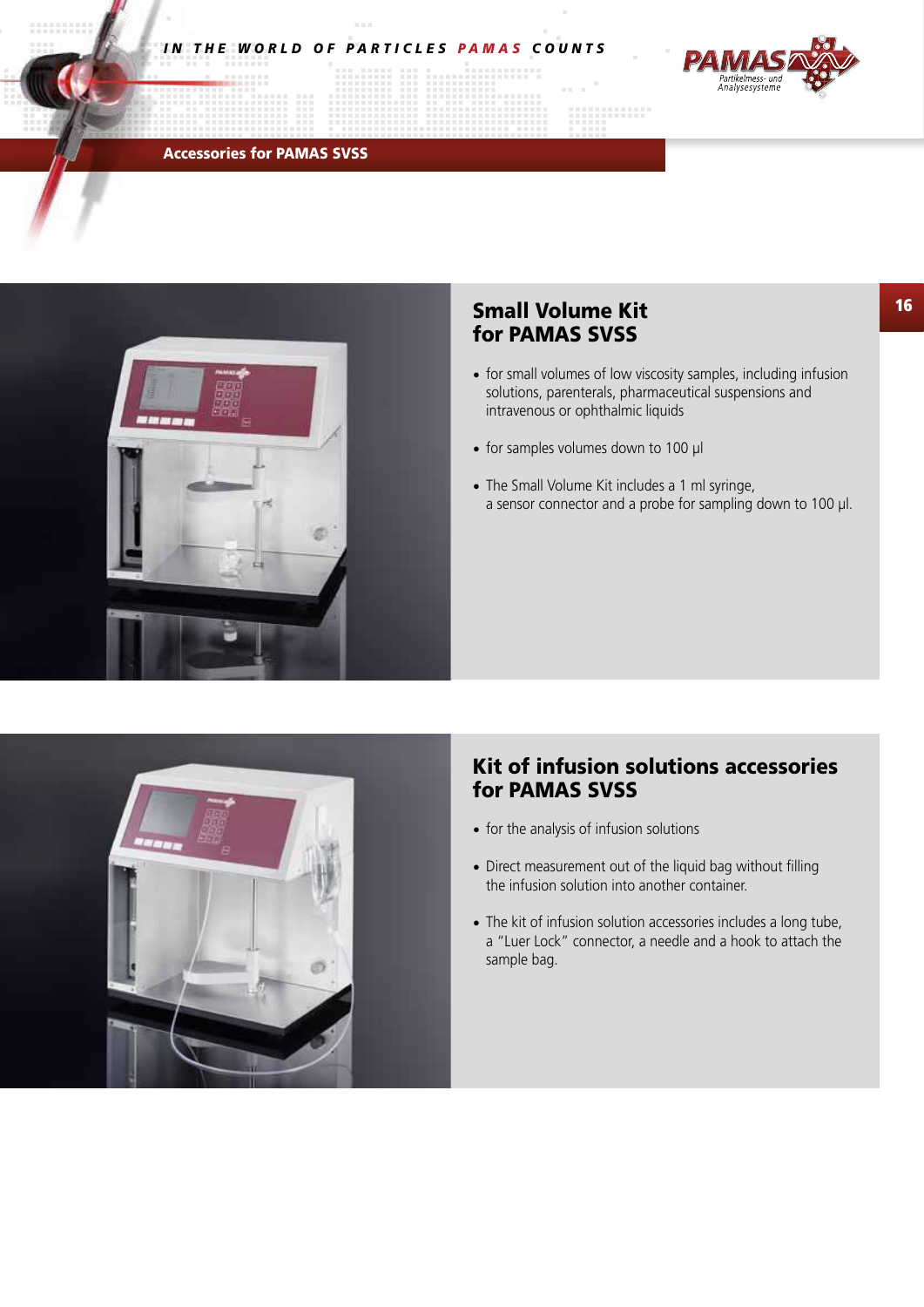

Laboratory particle counters



### PAMAS AS3 Autosampler with tray system

a mata

#### Application:

Contamination analysis of a continuously high number of oil samples

### Features:

- Fully automated analysis
- Up to 200 samples within 8 hours (i.e. up to 600 samples per day in case of continuous operation).
- Viscosity at 22°C: up to 200 cSt
- Equipped with ultrasonic agitation probe for sample preparation
- Automatic sampling: XYZ robot handles with samples on tray
- Programmable flushing of sample wetted components to prevent cross contamination
- Integrated dilution system for highly contaminated or high viscous fluids and for samples that may contain undissolved additives or undissolved water

### Sensor specifications:

Particle sensor PAMAS HCB-LD-50/50 Maximum concentration: 24.000 particles per ml at a coincidence rate of 7.8%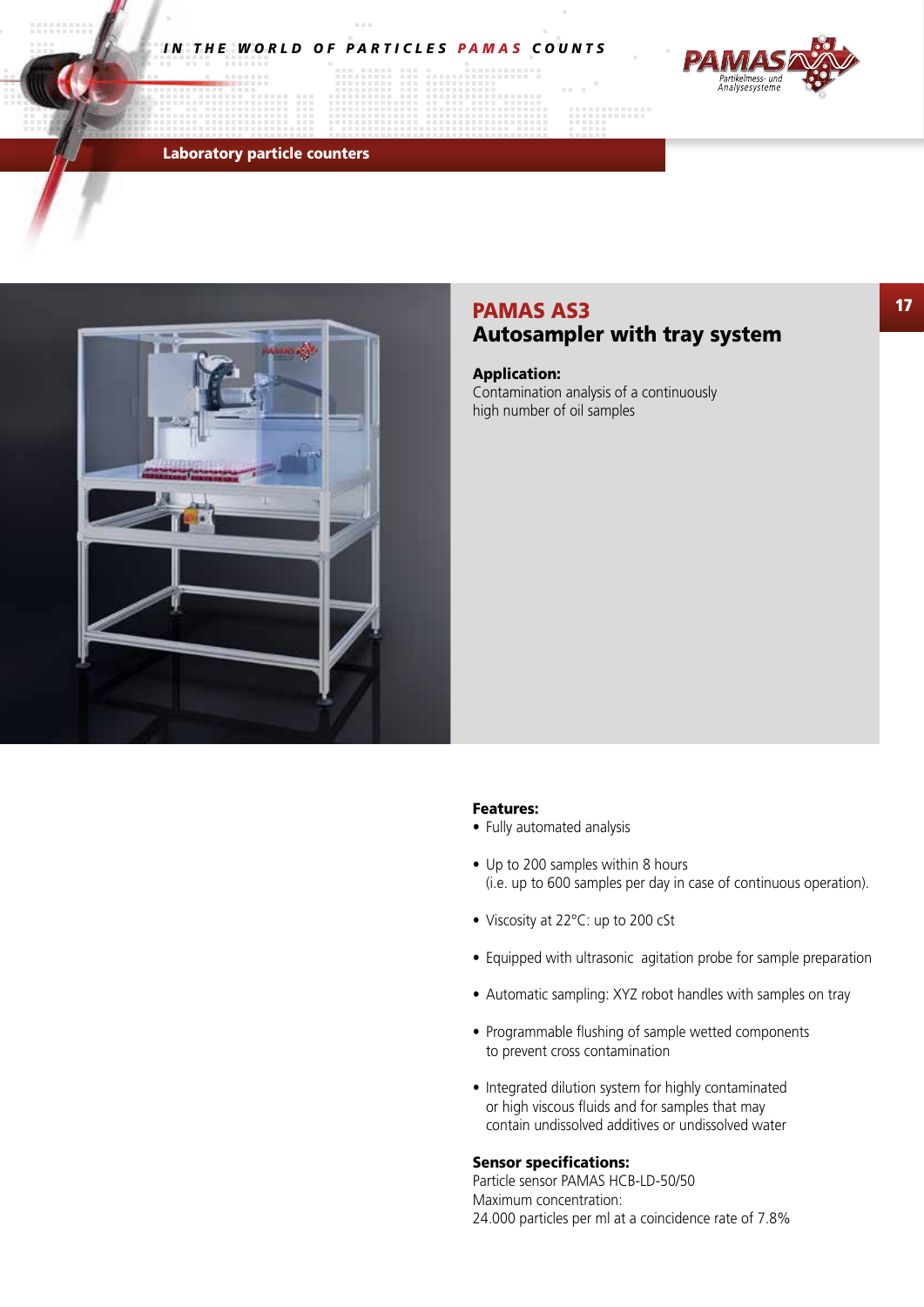

Laboratory particle counters



### PAMAS FastPatch 2 GO Advanced automatic microscope system

. . . . . . . .

### Applications:

- Dark fluids
- Two phase liquids
- Emulsions
- High levels of contamination
- Very high viscosities

### Key Features include:

- Optimised LED ringlight illumination with polarisation function enabling differentiation of metallic/non-metallic particles
- Presentation of counts in accordance with a particle length classification (e.g. in compliance with ISO 4407, ISO 16232, SAE AS 4059, ISO 4406)
- Comprehensive automatic analysis of the entire membrane filter patch
- Specific treatment for particulates in contact with the edge of the image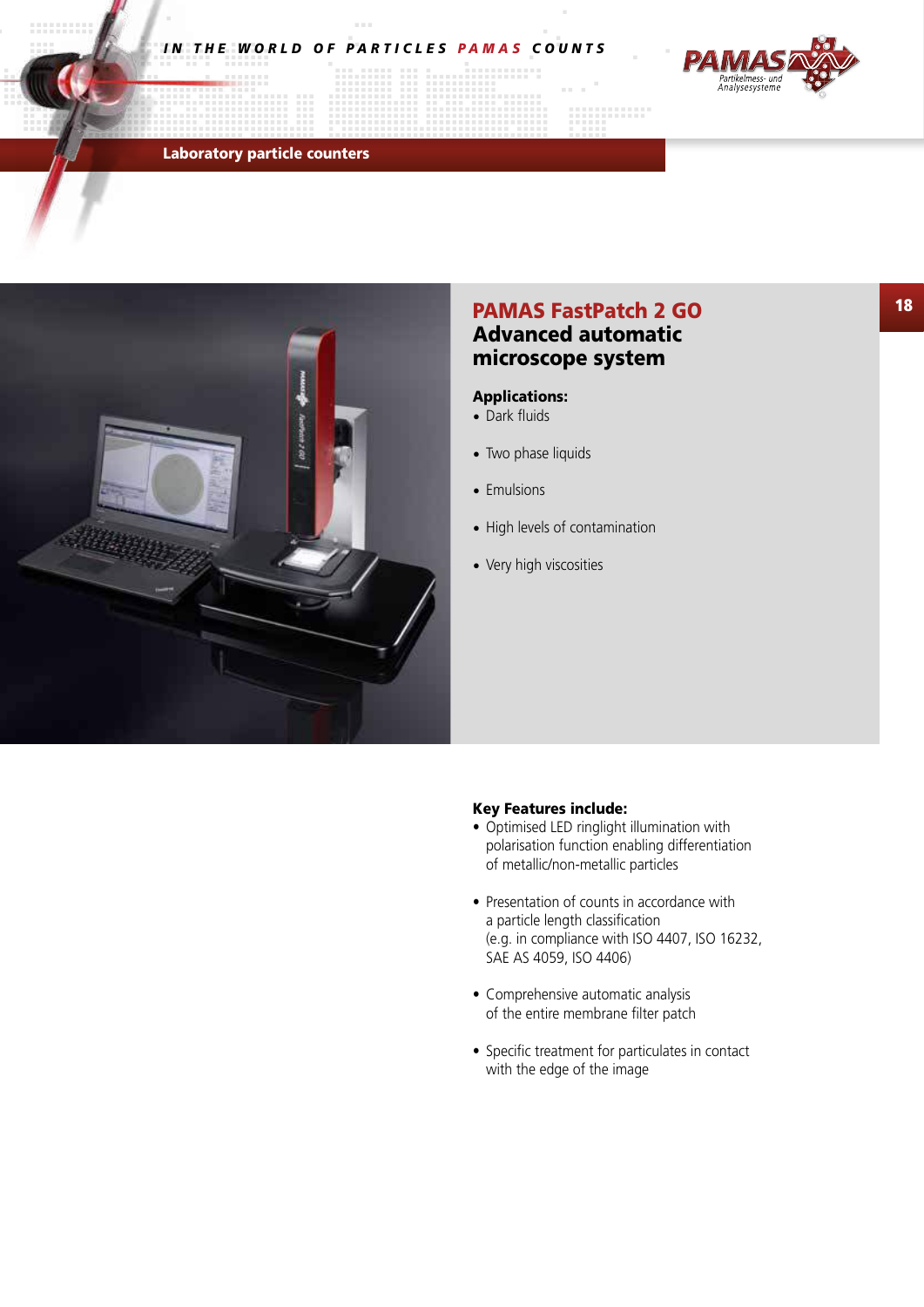

### Online particle counters



### PAMAS S50 Standard version

#### Application:

for online measurements under pressure, e.g. for contamination control and condition monitoring of hydraulic oil systems, lube oil systems, test rigs or parts cleaning

. . . . . . . . .

### Pressure:

0.2 to 20 bar

### Flow rate: 5 to 50 ml per minute (free flow)

### Viscosity at 22° C:

up to 1000 cSt depending on system pressure

### Sensor specifications:

Particle sensor PAMAS HX; Maximum concentration: 24.000 particles per ml at 7.8 % coincidence

#### Calibration:

- Size range: 4 to 70 µm(c) as per ISO 11171
- 8 size channels: 4, 6, 10, 14, 21, 25, 38, 70 µm(c) according to cleanliness standards SAE AS 4059 and ISO 4406

#### Software:

PAMAS POV (PAMAS Online Visualisation): Software for online visualisation of measuring results and for long-term trend monitoring

PAMAS PCT (PAMAS Component Test ): Software for online monitoring of parts cleanliness and for roll off cleanliness testing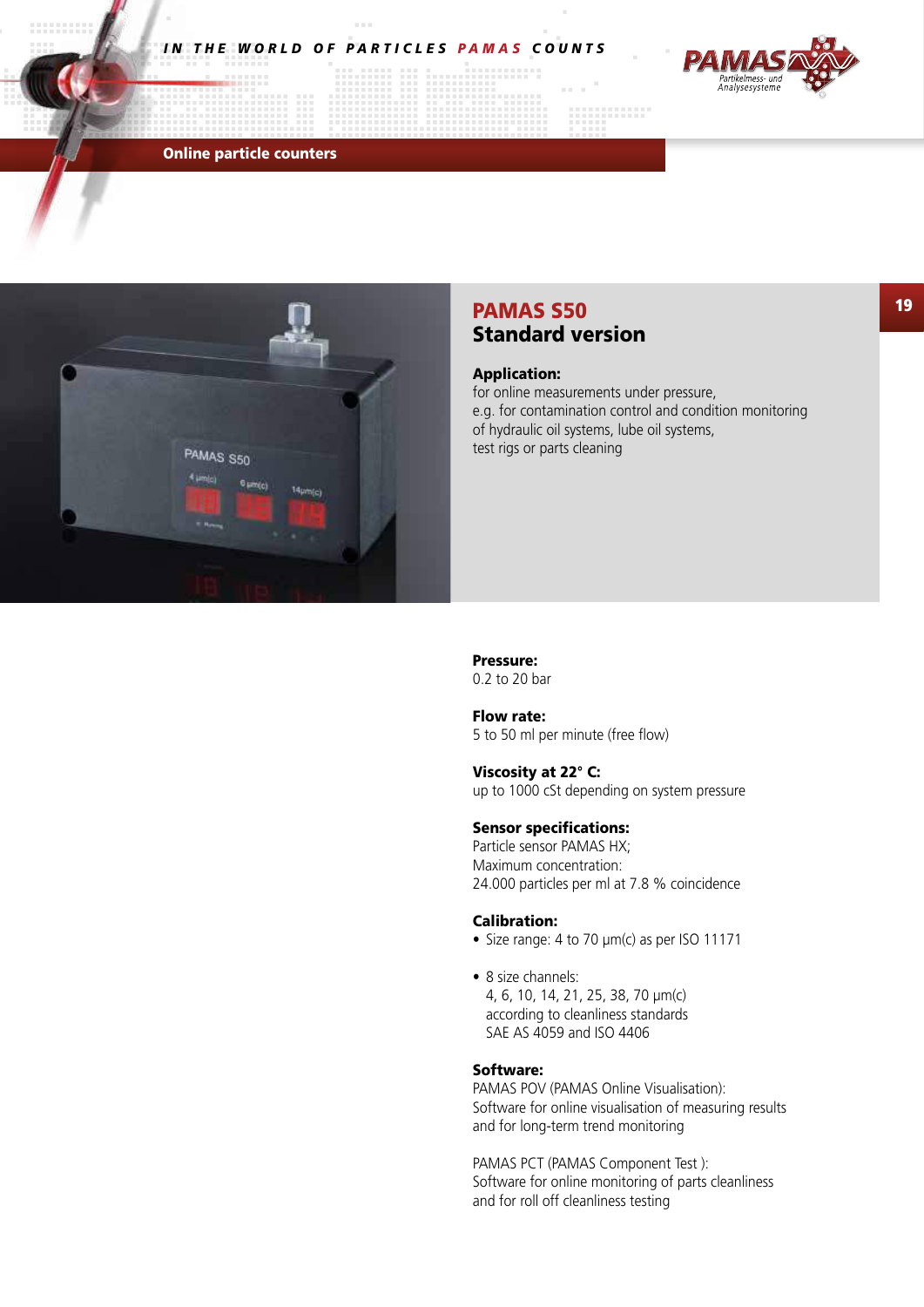

Online particle counters



### PAMAS S50P Standard version with pump

..........

Application: Online measurements

Option: pressureless and with pressure

#### Pressure: 0 to 6 bar

Flow rate: 25 ml per minute (internally controlled)

### Viscosity at 22° C: Depending on system pressure

### Sensor specifications:

Particle sensor PAMAS HX Maximum particle concentration: 24.000 particles per ml at 7.8 % coincidence

#### Calibration:

- Size range 4 to 70  $\mu$ m(c) as per ISO 11171
- 8 size channels: 4, 6, 10, 14, 21, 25, 38, 70 µm(c) according to cleanliness standards SAE AS 4059 and ISO 4406

#### Software:

PAMAS POV (PAMAS Online Visualisation): Software for online visualisation of measuring results and for long-term trend monitoring

PAMAS PCT (PAMAS Component Test ): Software for online monitoring of parts cleanliness and for roll off cleanliness testing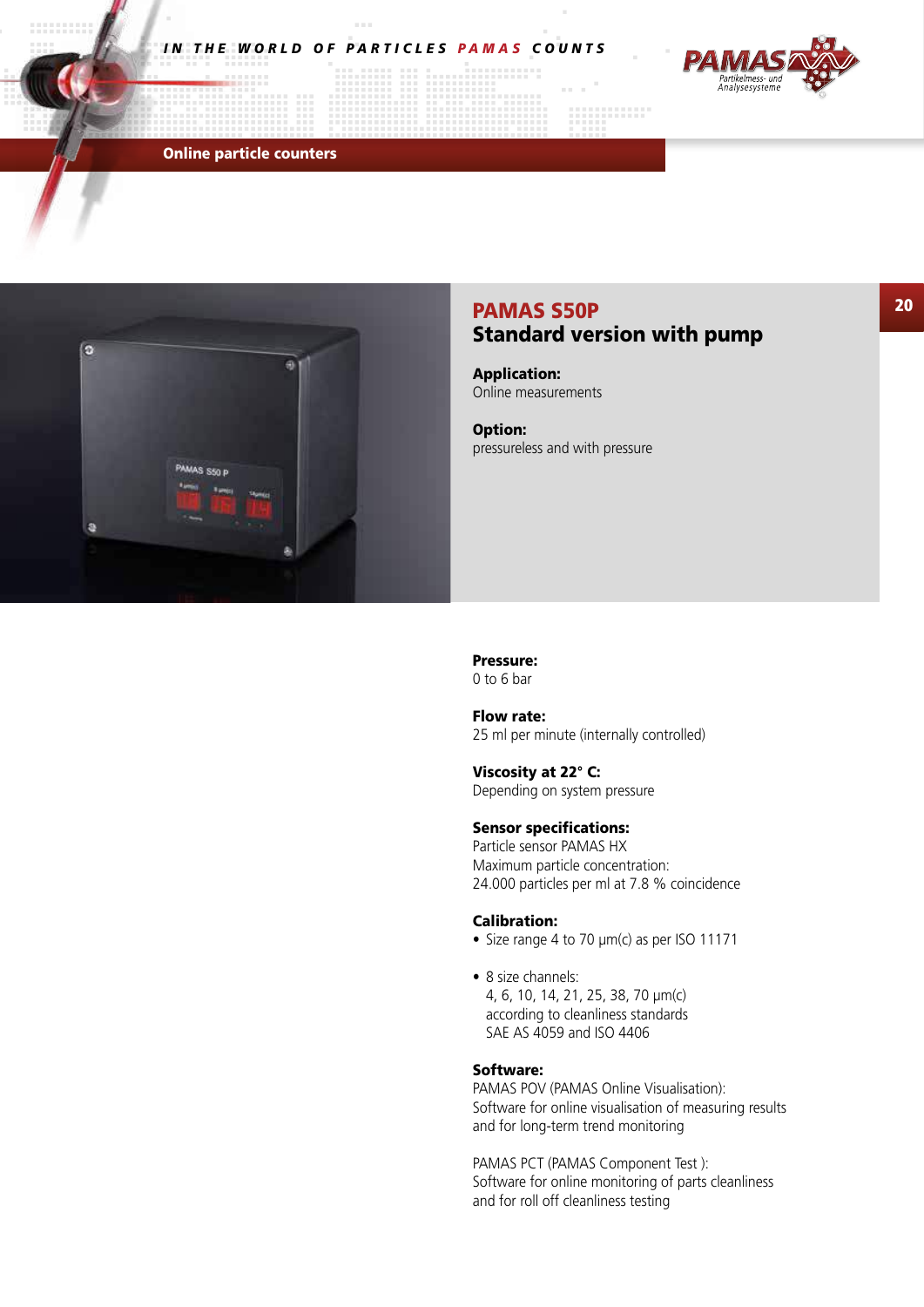

#### Online particle counters



### PAMAS S50DP with integrated dilution system

#### Applications:

- Sample fluids which cannot be analysed without prior dilution, e.g. highly contaminated or high viscous fluids or samples containing undissolved additives
- Fuel containing free water: Without prior dilution, free water in fuel would lead to false measurements. With the dilution device, the water drops in the fuel sample are dispersed in the added solvent and thus are not detected as particles during posterior online measurement

The PAMAS S50DP online particle counter offers an integrated dilution system to dilute the sample liquid directly online. For dilution, the system continuously adds a programmable amount of a low viscous solvent to the raw sample before online measurement.

### Pressure range:

0 to 6 bar

### Sensor specifications:

Particle sensor PAMAS HCB-LD-50/50 Maximum particle concentration: 24.000 particles per ml at 7.8 % coincidence

#### Calibration:

- Size range: 4 to 70  $\mu$ m(c) according to ISO 11171
- 8 size channels: 4, 6, 10, 14, 21, 25, 38 and 70 µm(c) according to cleanliness standards SAE AS 4059 and ISO 4406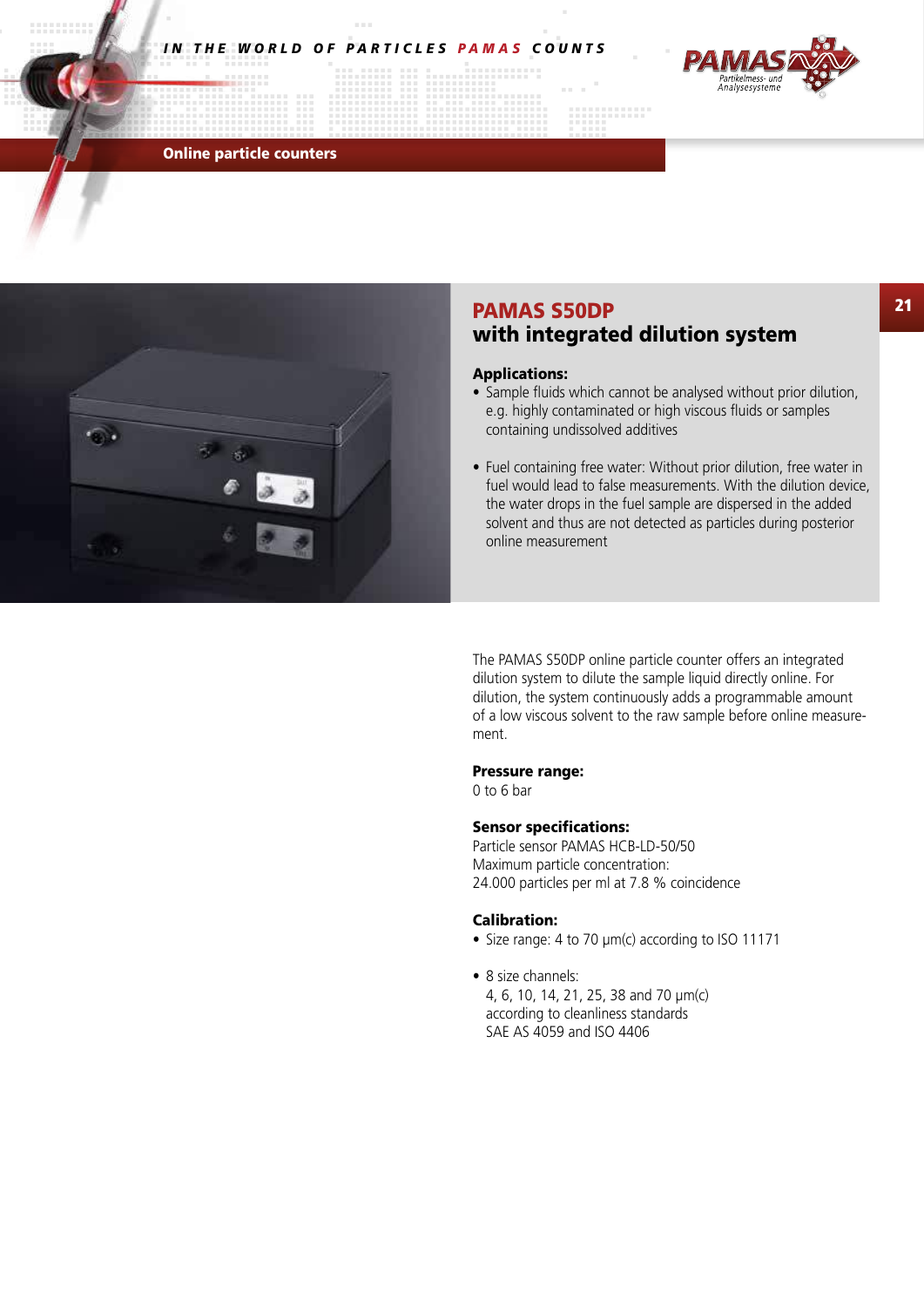

Online particle counters



### PAMAS S50P Fuel Fuel version

Application:

Online measurements of low viscous liquids

The particle counter is optimised for fuel analysis through structural alterations at the flow path.

..........

#### Pressure: 0 to 6 bar

Flow rate: 25 ml per minute (internally controlled)

### Viscosity at 22° C: Depending on system pressure

### Sensor specifications:

Particle sensor PAMAS HX Maximum particle concentration: 24.000 particles per ml at 7.8 % coincidence

#### Calibration:

- Size range 4 to 70  $\mu$ m(c) as per ISO 11171
- 8 size channels: 4, 6, 10, 14, 21, 25, 38, 70 µm(c) according to cleanliness standards SAE AS 4059 and ISO 4406

#### Software:

PAMAS POV (PAMAS Online Visualisation): Software for online visualisation of measuring results and for long-term trend monitoring

PAMAS PCT (PAMAS Component Test ): Software for online monitoring of parts cleanliness and for roll off cleanliness testing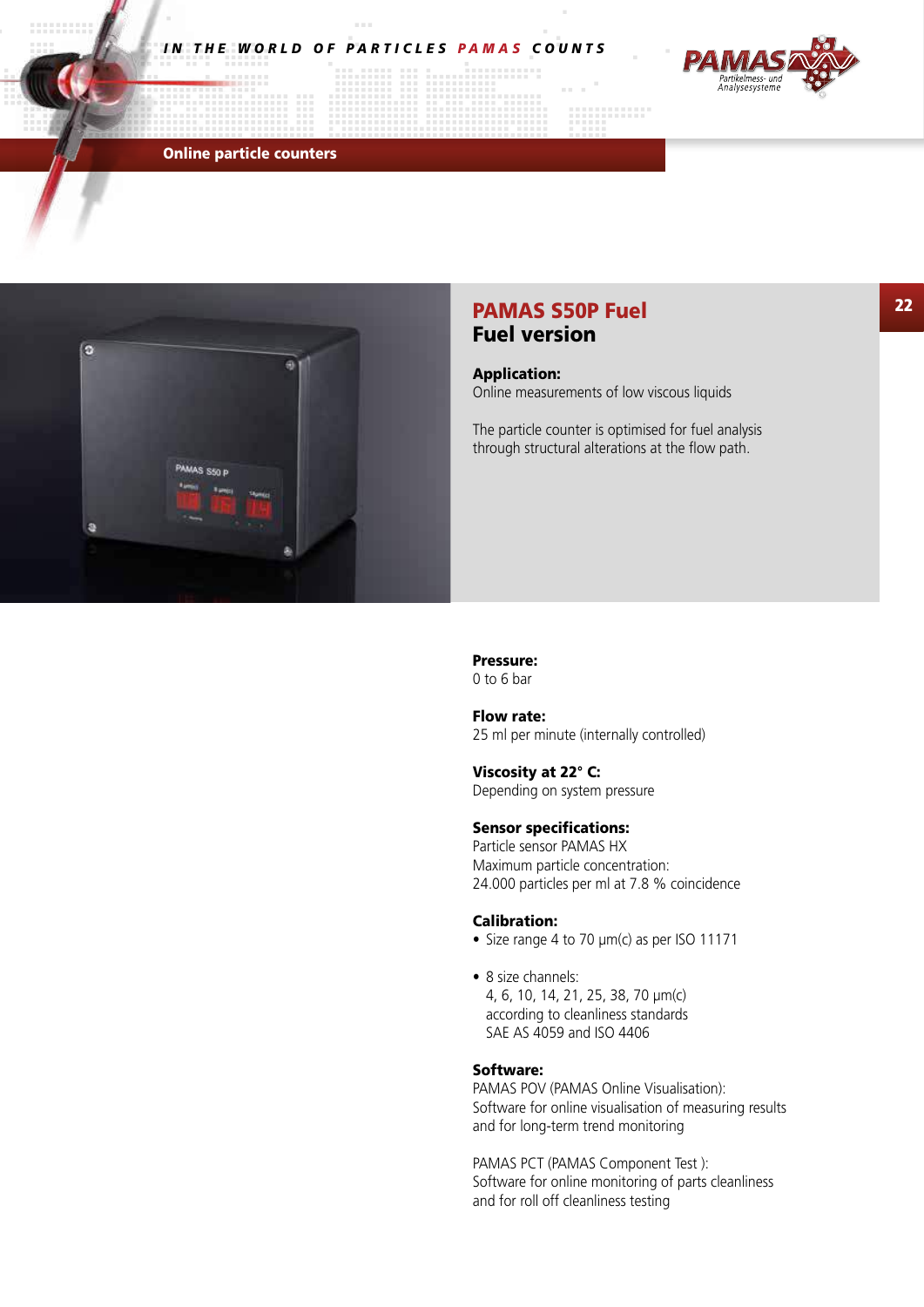

Online particle counters



### PAMAS OLS4031 with 32 size channels

#### Application:

Online monitoring and data output for higher demand e.g. for monitoring facilities systems in the aircraft industry, for test rigs, for parts cleaning processes and for production test lines.

### Technical data:

up to 32 free adjustable size channels

#### Sample inlet:

Low pressure mode (standard version): from pressureless up to 6 bar

High pressure mode (on request): from 3 to 420 bar

### Viscosity at 22° C:

up to 200 cSt; pressurised up to 350 cSt

#### Calibration:

- 4 to 70 µm(c) according to ISO 11171
- 1 to 200 µm according to ISO 21501-3

### Software:

PAMAS PMA (Particle Measuring and Analysing Software)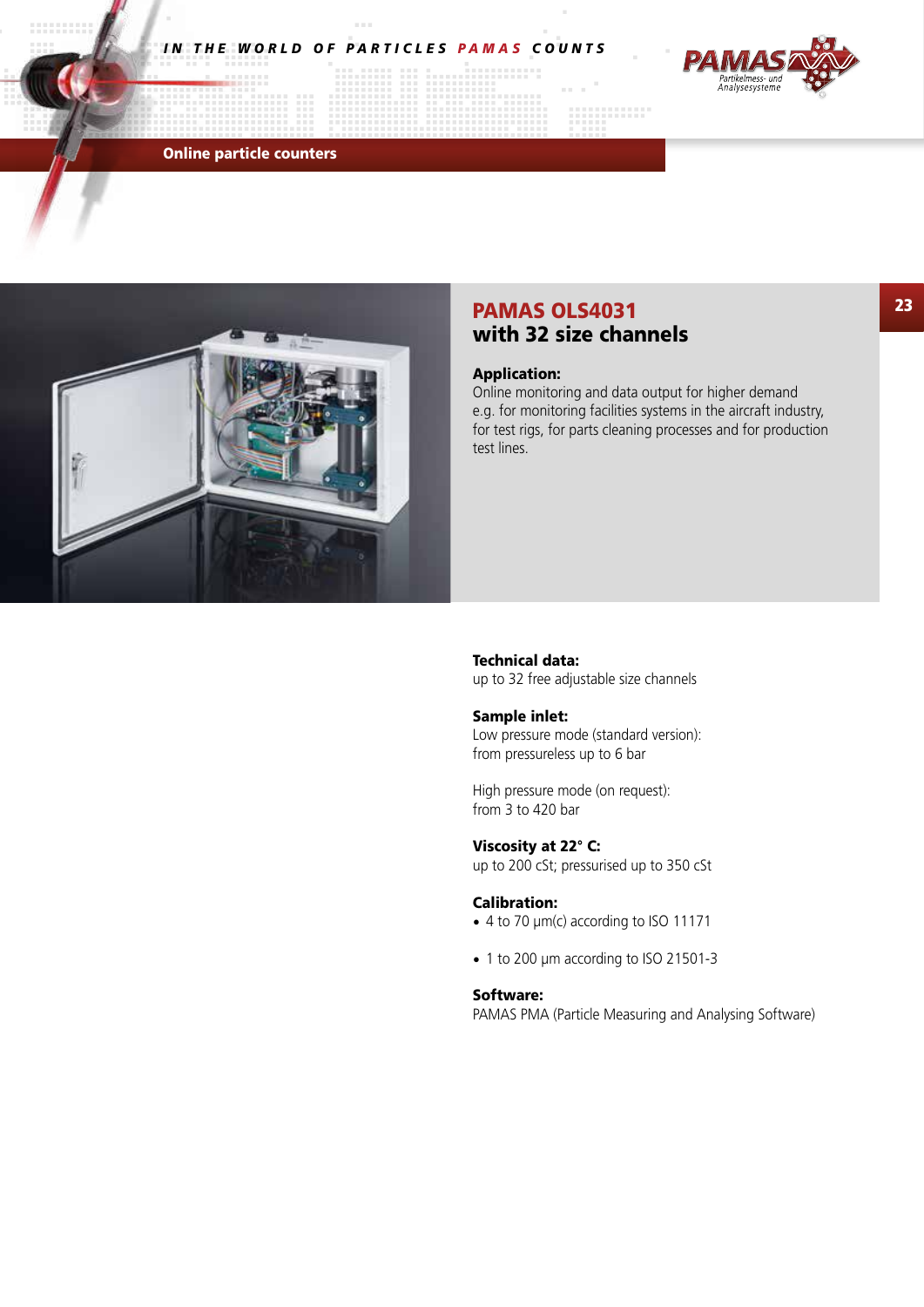

Online particle counters



### PAMAS OLS50P for all sorts of liquids

::::::::::::

Application: all sorts of fluids

Pressure range: pressureless or up to 6 bar

Sensor specifications:

Particle sensor PAMAS HCB-LD-50/50 Maximum particle concentration: 24.000 particles per ml at 7.8 % coincidence

### Calibration:

4 to 70 µm(c) as per ISO 11171 or 2 to 100 µm as per ISO 4402 or 1 to 200 µm as per ISO 21501-3

#### Software:

PAMAS POV (PAMAS Online Visualisation): Software for online visualisation of measuring results and for long-term trend monitoring

PAMAS PCT (PAMAS Component Test): Software for online monitoring of parts cleanliness and for roll off cleanliness testing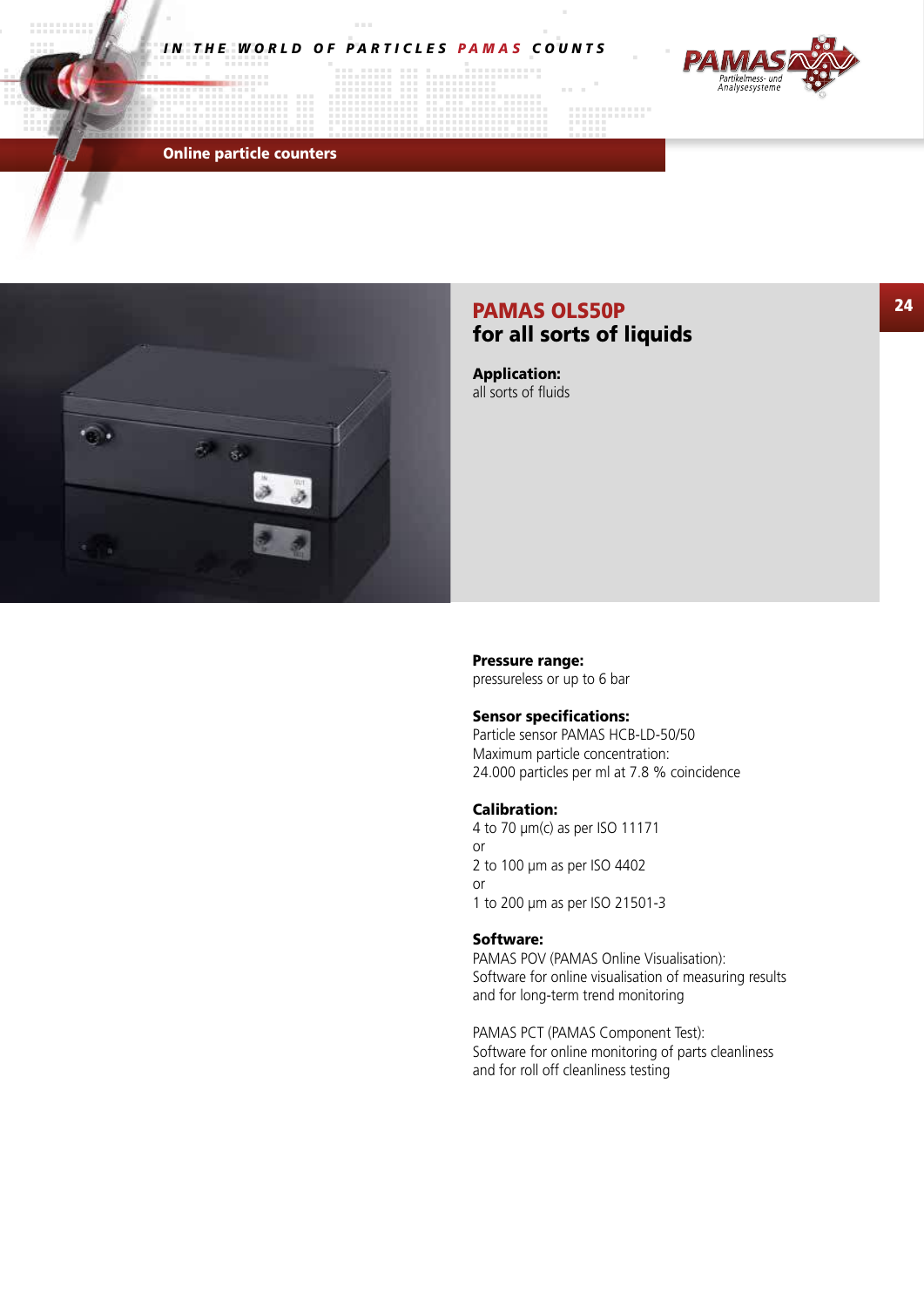

### Online particle counters



### PAMAS WaterViewer for Water Applications

#### Application:

Online particle counter for low viscous liquids.

888888

Enables water quality control measurements for potable water, waste water, industrial water, pool water, filter control.

#### Sample inlet:

- Standard system (pressure system):  $0.5$  to 4 bar;
- Suction system (grab sampling) or mixed system available on request

#### Product features:

- Automated sensor cleaning
- Fully automated operation
- Network options
- Analogue and digital devices

A standard Multiplexer Unit contains 1 to 8 measuring point inputs. By combining 2 or more multiplexer units, one PAMAS WaterViewer system is expandable to up to 32 measuring point inputs.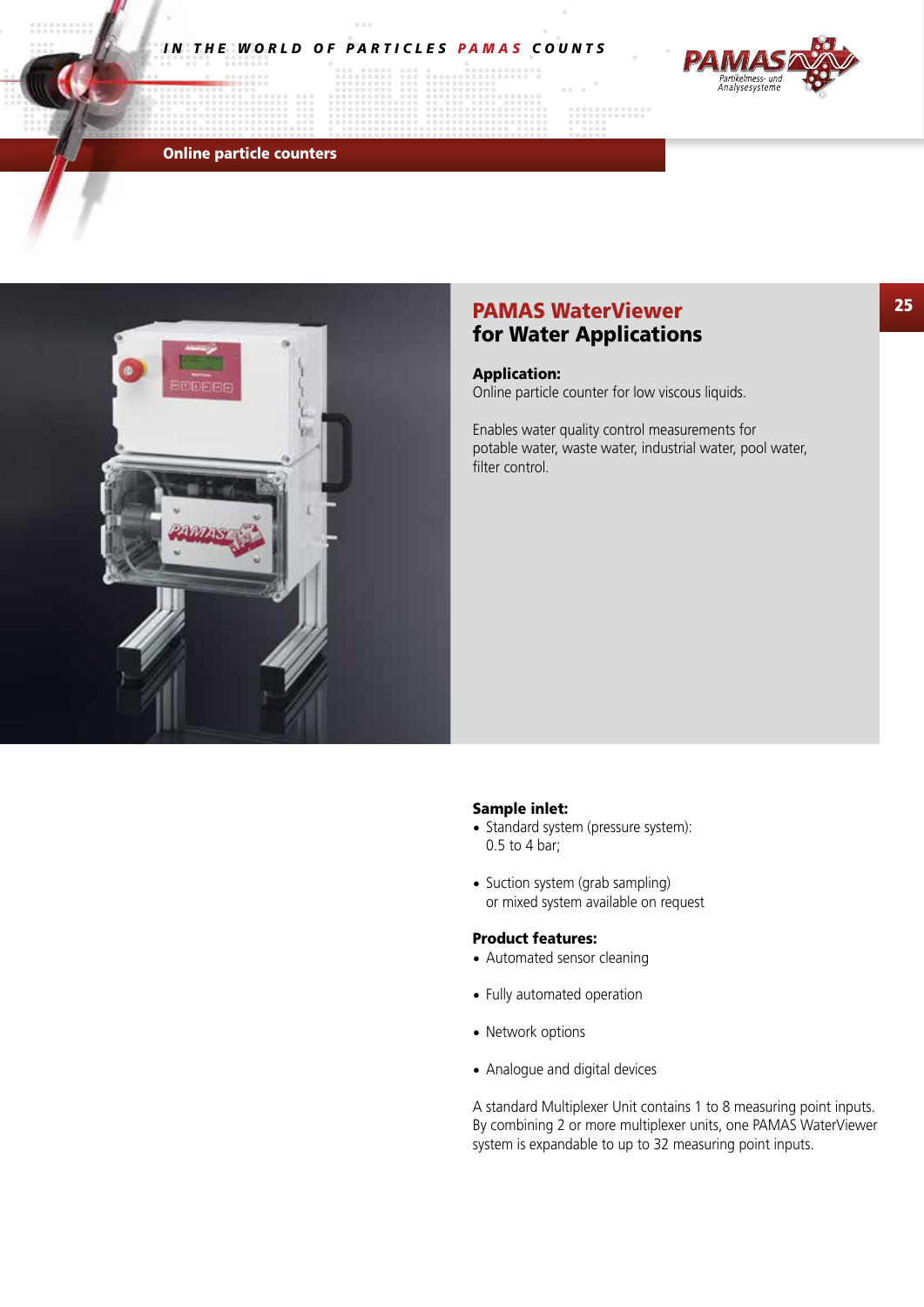

Online particle counters



### PAMAS 4132 for Single & Multi Pass filter tests

an an a

The PAMAS 4132 is used as a filter efficiency testing system or ß-ratio measuring system for Single & Multi Pass Filter test rigs. The standard system fits in the test rigs of filter manufacturers.

In case of a Single Pass Filter Test, the liquid passes the filter only once and then is deviated to the outflow. For ß-ratio-analyses, the Single Pass Filter Test is performed with two instruments. Two instruments - equipped with 32 size channels each - are also used for the Multi Pass Filter Test. This test rig with two particle counters allows simultaneous upstream and downstream measurements.

The particle counting system PAMAS 4132 analyses liquids of various viscosities (e.g. oil, fuel, water, etc.).

- The system is adaptable to any Multi Pass Test application and ß-ratio analysis.
- Please contact PAMAS for the product integration into your specific application.
- Please consult a PAMAS application specialist before quoting.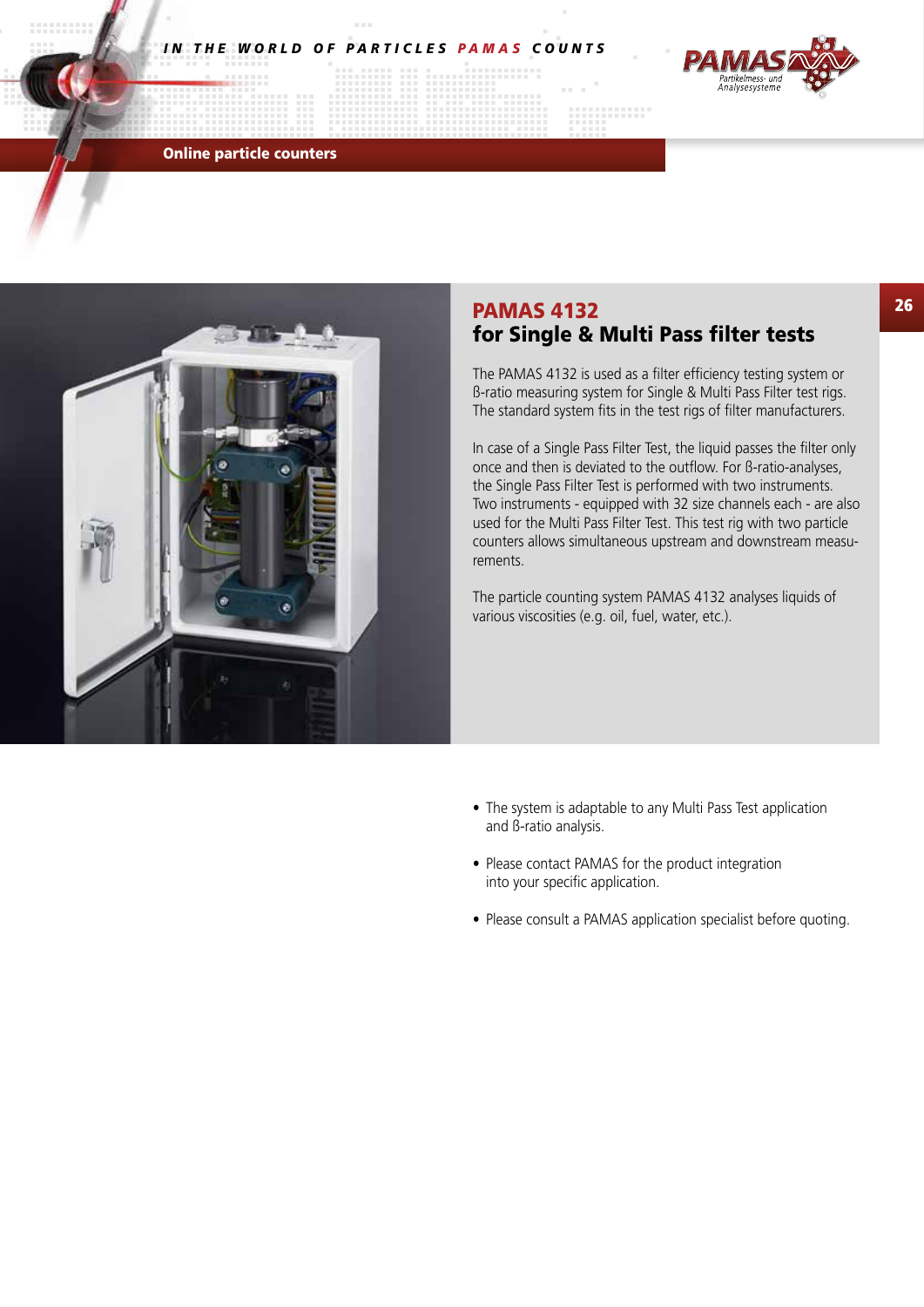

Online particle counters



### PAMAS FSA-2002 Floc Size Analyser

The PAMAS FSA-2002 Floc Size Analyser has been designed for coagulation and water treating systems. Water is often treated by adding flocculents. These flocculation agents are used to gather solid undissolved contaminants to particulate agglomerates. Before the process of filtration commences, the floc size and quantity is analysed using the PAMAS FSA-2002.

,,,,,,,,,

Precise information about the particle size helps to verify and to determine if the process of coagulation is complete or if further flocculation agents must be added.

### Sensor specification:

Particle sensor PAMAS HCB-LD-900 Size range: 30 to 8,000 µm as per calibration standard ISO 21501-3 Maximum particle concentration: 10 P/ml at a 7.8 % coincidence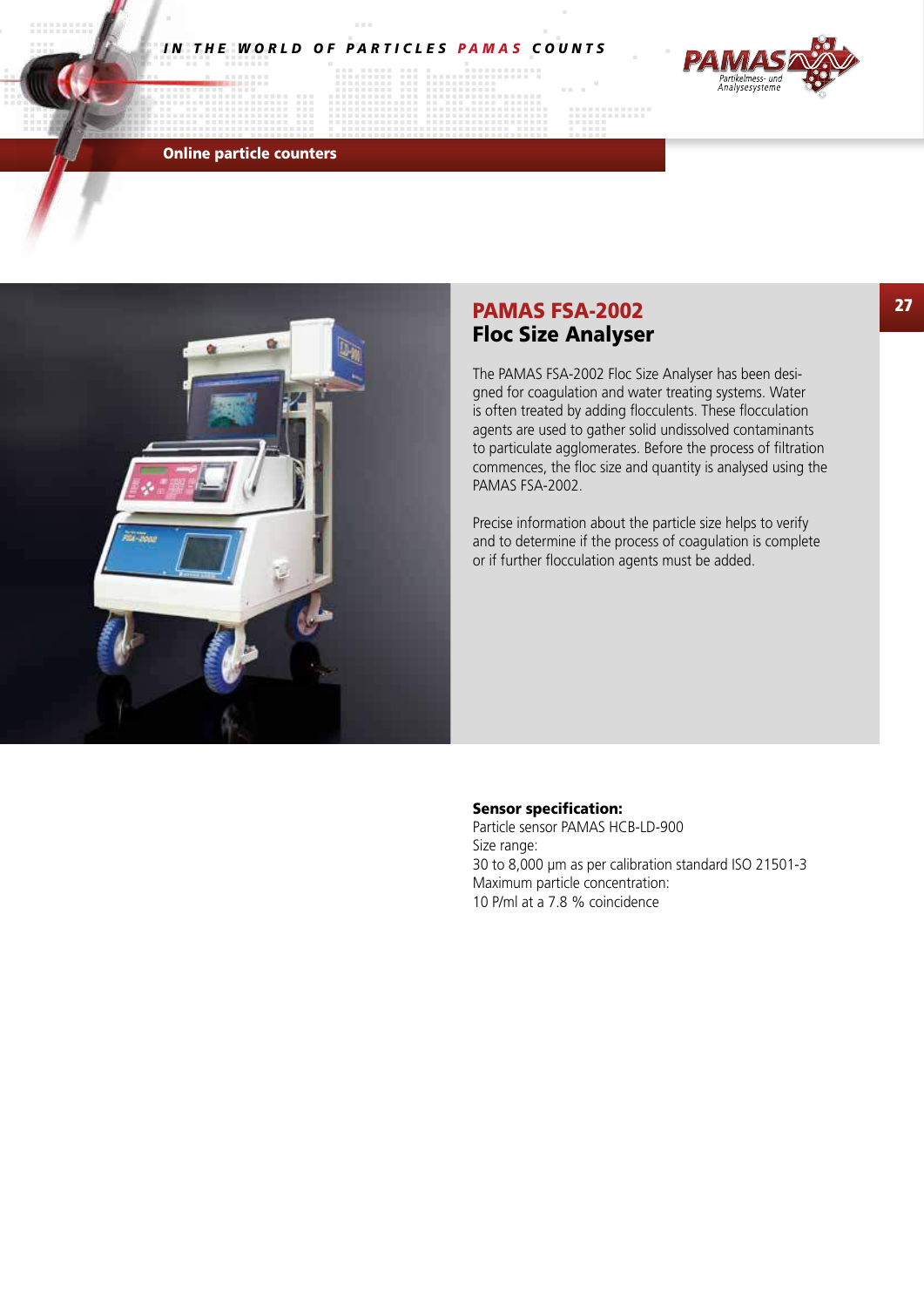

### Particle Sensors



### PAMAS HCB-LD Light Extinction Sensors

• Measuring principle: Light Extinction technology

--------

- Eight sensor models with different orifices are available
- Size ranges between 1 and 8000 µm
- Maximum particle concentrations up to 200.000 p/ml
- Calibration with certified ISO Medium Test Dust according to ISO 11171 or with monodisperse latex spheres according to ISO 21501



### PAMAS SLS-25/25 Scattered Light Sensor

- works with Light Scattering Technology
- for contamination analysis of particle sizes down to 0.5 µm according to ISO 21501-2 or down to 1.5 µm(c) according to ISO 11171
- Sensor orifice: 250 µm x 250 µm
- Maximum particle concentration: 13.000 particles per millilitre at a coincidence rate of 7,8%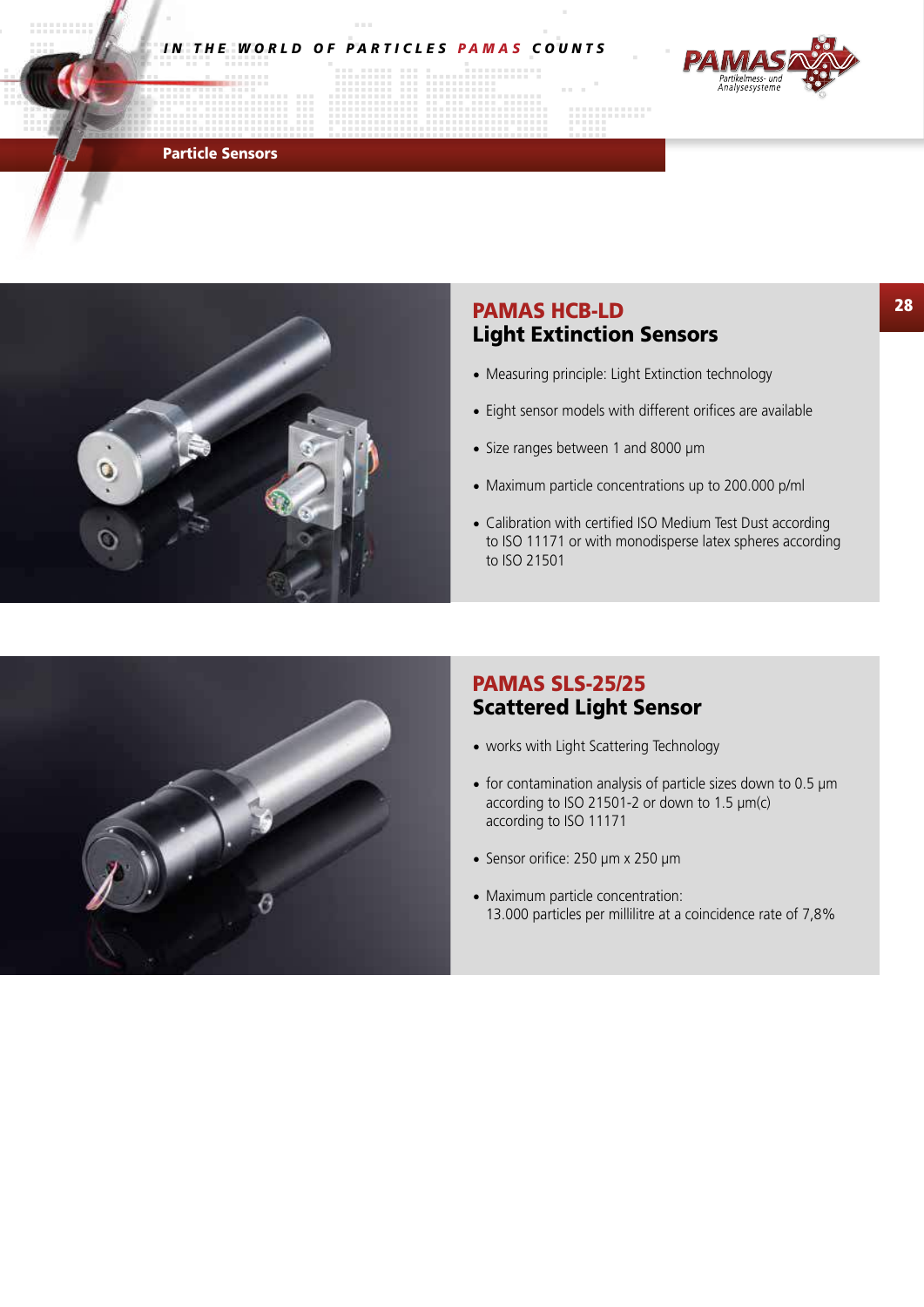

### Particle Sensors



### Overview on particle sensors

**Bibliographic** 

The first eight sensor types mentioned in this schedule work according to the principle of light extinction.

The last sensor PAMAS SLS-25/25 works with a scattered light (SLS for "Scattered Light Sensor").

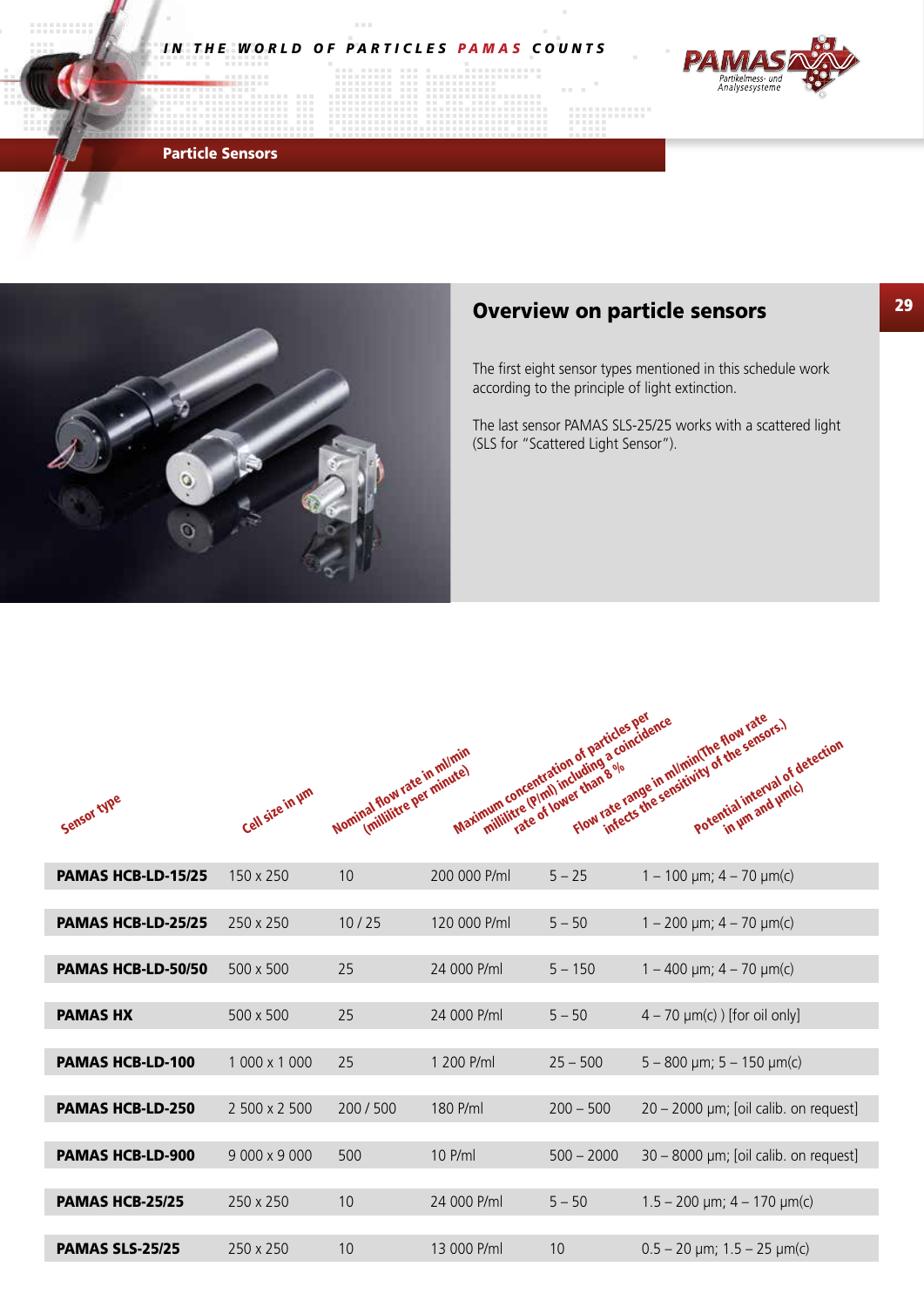

#### **Software**



### PAMAS CMDM Condition Monitoring Data Management

5555577777

The PAMAS CMDM software has been developed as an oil contamination control tool for preventive maintenance in hydraulic and lube oil systems.

#### Software features:

- Trend Monitoring: Recording and analysis of cleanliness trends
- Data management of measuring results coming from batch sampling or microscopic analysis
- Allows route based measuring
- Upgrades particle counter PAMAS S40 to a condition monitoring system
- Systematic cleanliness monitoring allows longer maintenance intervals

|                                                         | S40 Download2   | ×           |
|---------------------------------------------------------|-----------------|-------------|
| System S40 Help                                         |                 |             |
| Use Calibration<br>$\blacktriangleright$ AC $\Box$ NIST |                 |             |
| DL Profiles                                             | DL Results      | Delete Data |
| Display Profile                                         | Display Results |             |
| Download progress                                       |                 |             |
|                                                         |                 |             |
| Lines read:                                             | 0               |             |
| Data sets read:                                         | 0               |             |
|                                                         |                 | Close       |

### PAMAS Download-Software Software for portable particle counters

With the aid of the software, measuring results can be transferred from the particle counter to a PC.

The data are transferred at first into a text file, which can then be converted into the required format (e.g. Excel or PDF).

#### Output of measuring results:

The programme indicates the measuring parameters that had been selected during measurement on the display of the portable particle counting device (selectable parameters are e.g. the type of calibration, the measuring profi le, the number of size channels or the cleanliness standards).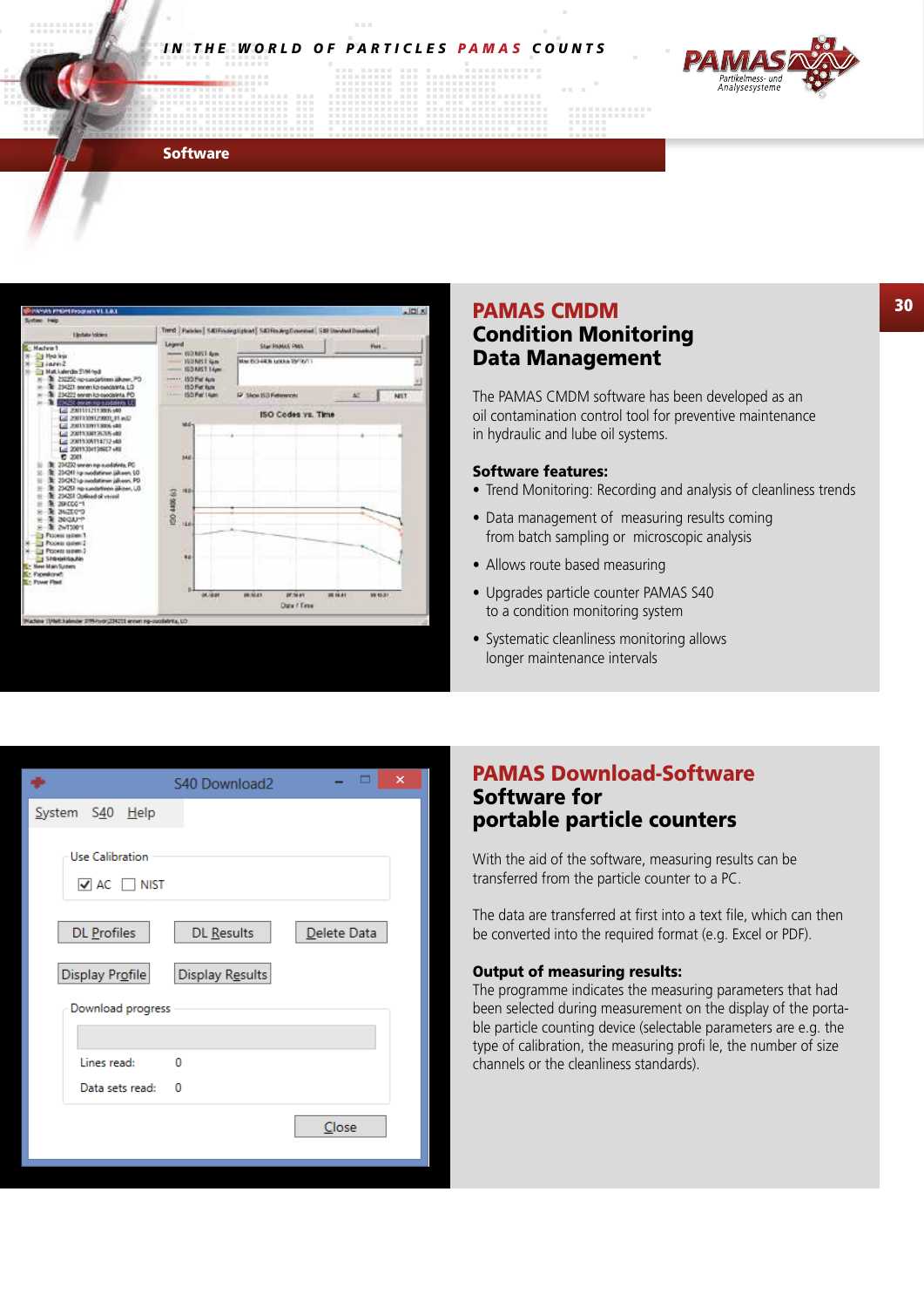**COLLECT** 

ùб.



### **Software**



### PAMAS POV PAMAS Online Visualization

Software for online visualisation of particle measuring results and for long-term condition monitoring

#### Output of measuring results:

**COLLA** 

00000000000

The results are displayed on charts and tables and can be printed and exported. The results are assigned to certain sample points. Historical results can also be loaded, printed and exported.



### PAMAS PCT PAMAS Component Test

The PAMAS PCT software enables online cleanliness tests of manufactured components in machinery engineering applications (test rigs).

### Output of results:

- Particle counts according to ISO codes over time
- Raw data of single measurements
- Data storage in single measurement files

### Additional feature:

Definition of cleanliness limits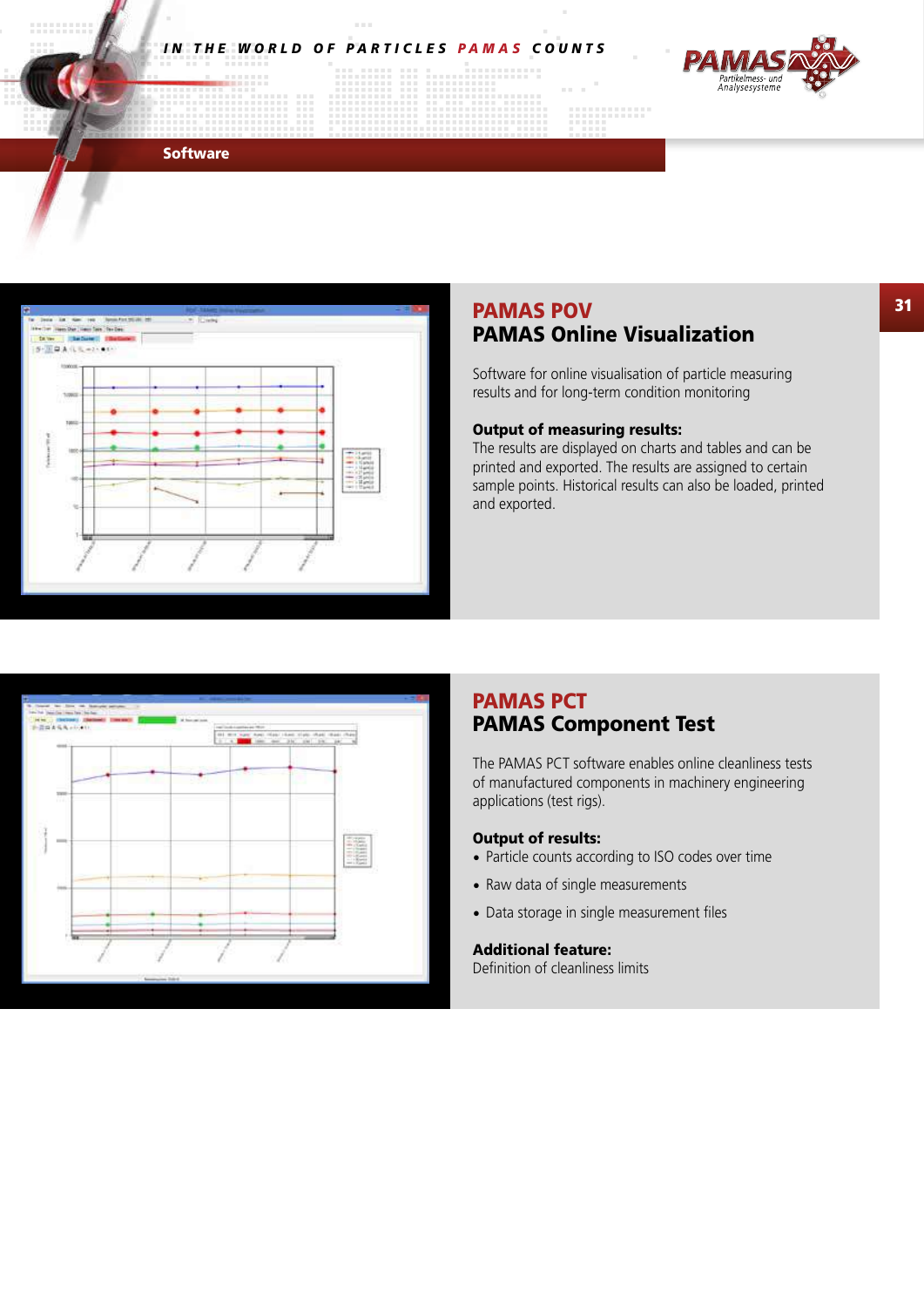

### **Software**



### PAMAS PMA

### Particle Measuring and Analysing Software

::::::::::::

### Main function:

Software for operation, for parameter setting, for data storage and for the analysis of measurement results

### Output of measuring results:

numerical and graphical report of cumulative and differential particle counts in compliance with the cleanliness standards ISO 4406, NAS 1638, SAE AS 4059, GJB 420 and GOST 17216



### PAMAS USP Pharmaceutical procedural software

Measurements according to United States Pharmacopeia USP <787> (Subvisible Particulate Matter in Therapeutic Protein Injections), USP <788> (Particulate Matter in Injections), USP <789> (Particulate Matter in Ophthalmic Solutions) and to other national pharmacopeias, like EP, JP, KP, BP, IPC, etc.

### Output of results:

Numerical and graphical display of particle counts according to pharmaceutical standards

### Additional features:

- 21 CFR Part 11 conform
- Automatic backup of database
- Sensor calibration
- In-house standards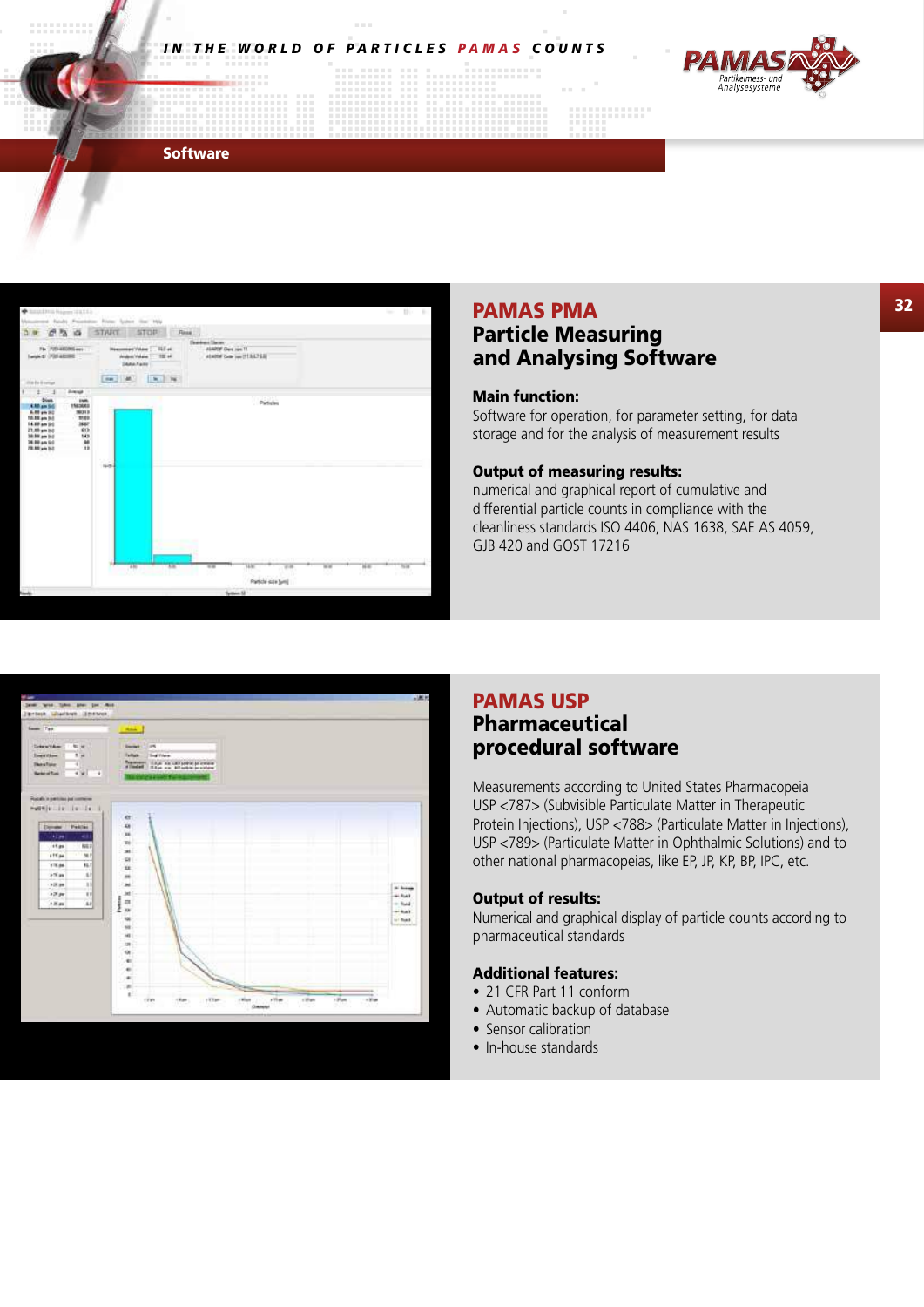:::::::::

ing page

**COLLA** 

00000000000

**College** 

**MARKET** 



Compatibility of PAMAS instruments and software tools

**COLOR** 

 $\mathcal{L}(\mathcal{A})$ 





\* WVS/PC (WaterViewerSystem for PC) = Software for PAMAS WaterViewer

\*\* Betatest = Software for PAMAS 4132

\*\*\* Autosampler3 = Software for PAMAS AS3